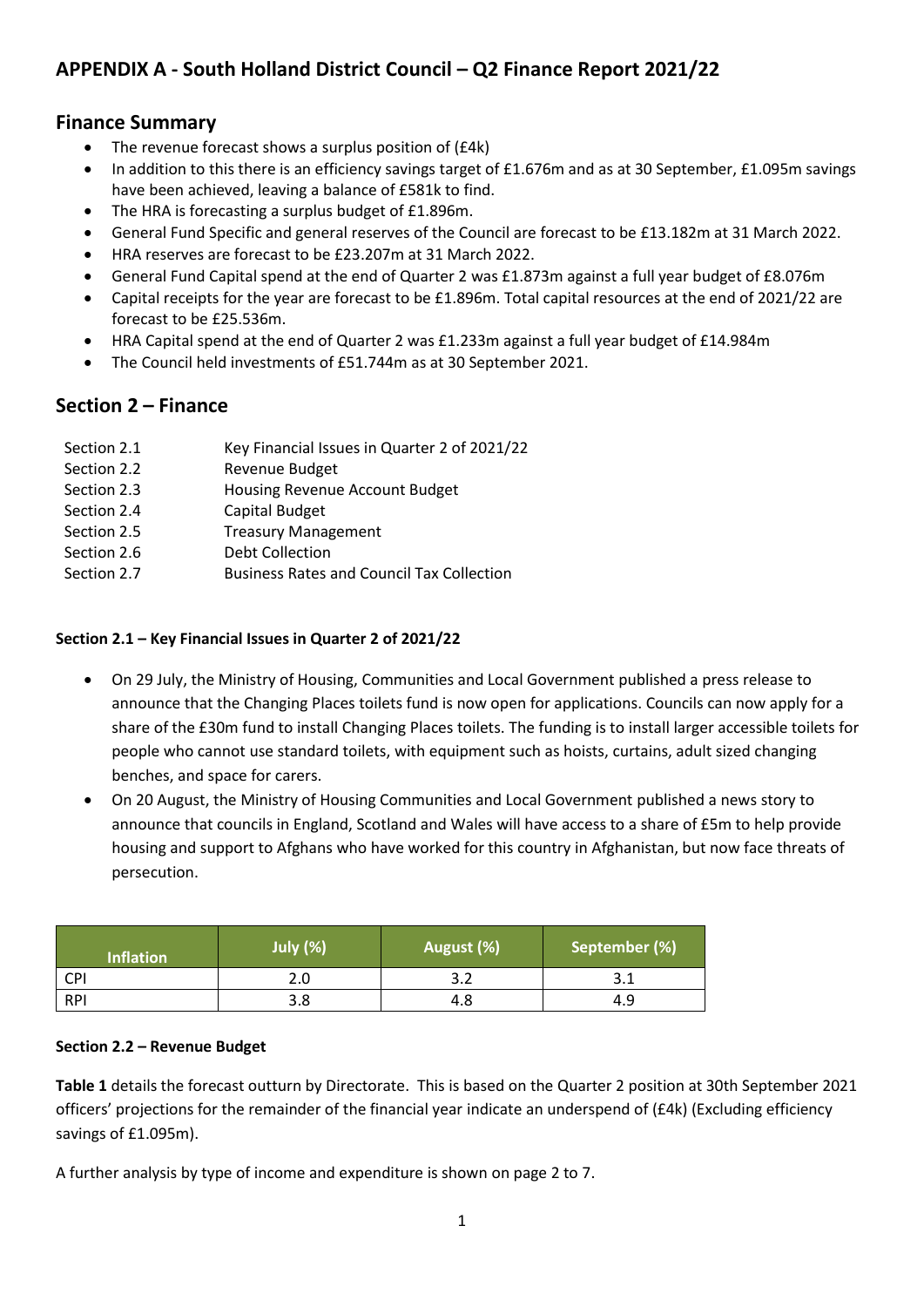| Table 1 - Projected Net Spend by Directorate Area |                                            |                                              |                                               |                                                                                                                                                                                                                                                                                                                                                                                                                                  |  |  |
|---------------------------------------------------|--------------------------------------------|----------------------------------------------|-----------------------------------------------|----------------------------------------------------------------------------------------------------------------------------------------------------------------------------------------------------------------------------------------------------------------------------------------------------------------------------------------------------------------------------------------------------------------------------------|--|--|
| <b>Directorate</b>                                | <b>Revised</b><br><b>Budget</b><br>2021/22 | <b>Forecast</b><br><b>Outturn</b><br>2021/22 | <b>Variance</b><br>(underspend)/<br>overspend | <b>Comments on main variances</b>                                                                                                                                                                                                                                                                                                                                                                                                |  |  |
|                                                   | £'000                                      | £'000                                        | £'000                                         |                                                                                                                                                                                                                                                                                                                                                                                                                                  |  |  |
| Corporate                                         | 546                                        | 221                                          | (325)                                         | Unallocated Covid Grant (£295k),<br>(£30k) Fees and charges compensation<br>claim.                                                                                                                                                                                                                                                                                                                                               |  |  |
| <b>Economic Growth</b>                            | 147                                        | 137                                          | (10)                                          | (£10k) saving on contractor costs                                                                                                                                                                                                                                                                                                                                                                                                |  |  |
| Finance                                           | 855                                        | 898                                          | 43                                            | (£22k) Savings as per latest housing<br>subsidy estimates<br>(£2k) saving on court costs due to<br>lower volume<br>£65k income pressure for renewable<br>heat incentive grant budgeted in GF,<br>which should be in HRA.                                                                                                                                                                                                         |  |  |
| Housing                                           | $\pmb{0}$                                  | $\pmb{0}$                                    | 0                                             |                                                                                                                                                                                                                                                                                                                                                                                                                                  |  |  |
| <b>General Fund Assets</b>                        | (159)                                      | (87)                                         | 72                                            | £34k pressure - Temporary<br>arrangement of free car parking<br>incentive for short stay car parks from<br>21 June to 30 September.<br>£36k pressure - Increased salary costs in<br>programme maintenance team.<br>£3k increased Business rates.                                                                                                                                                                                 |  |  |
| Governance                                        | 986                                        | 967                                          | (19)                                          | (£8k) Staff vacancy savings<br>(£9k) savings on postage and<br>stationery.                                                                                                                                                                                                                                                                                                                                                       |  |  |
| Leisure & Culture                                 | 1,861                                      | 1,900                                        | 39                                            | £31k pressure - Reduction in income<br>from Markets, following changes to<br>service provision approved in 2020/21<br>£6k Pressure reduced Fees and<br>Charges<br>£17k pressure external income budgets<br>Income compensation scheme only<br>available for 3 months in 2021/22<br>(£9k) Staff savings vacancies and<br>kickstart funding<br>(£4k) savings in performers and<br>entertainers' fees.<br>(£2k) Advertising savings |  |  |
| Neighbourhoods                                    | 4,390                                      | 4,495                                        | 105                                           | £95k pressure - Increased costs for<br>waste services to mitigate driver<br>shortage, service is being reviewed to<br>identify longer term solutions<br>£12k pressure additional agency costs                                                                                                                                                                                                                                    |  |  |
| Planning & Strategic<br>Infrastructure            | 475                                        | 475                                          | 0                                             |                                                                                                                                                                                                                                                                                                                                                                                                                                  |  |  |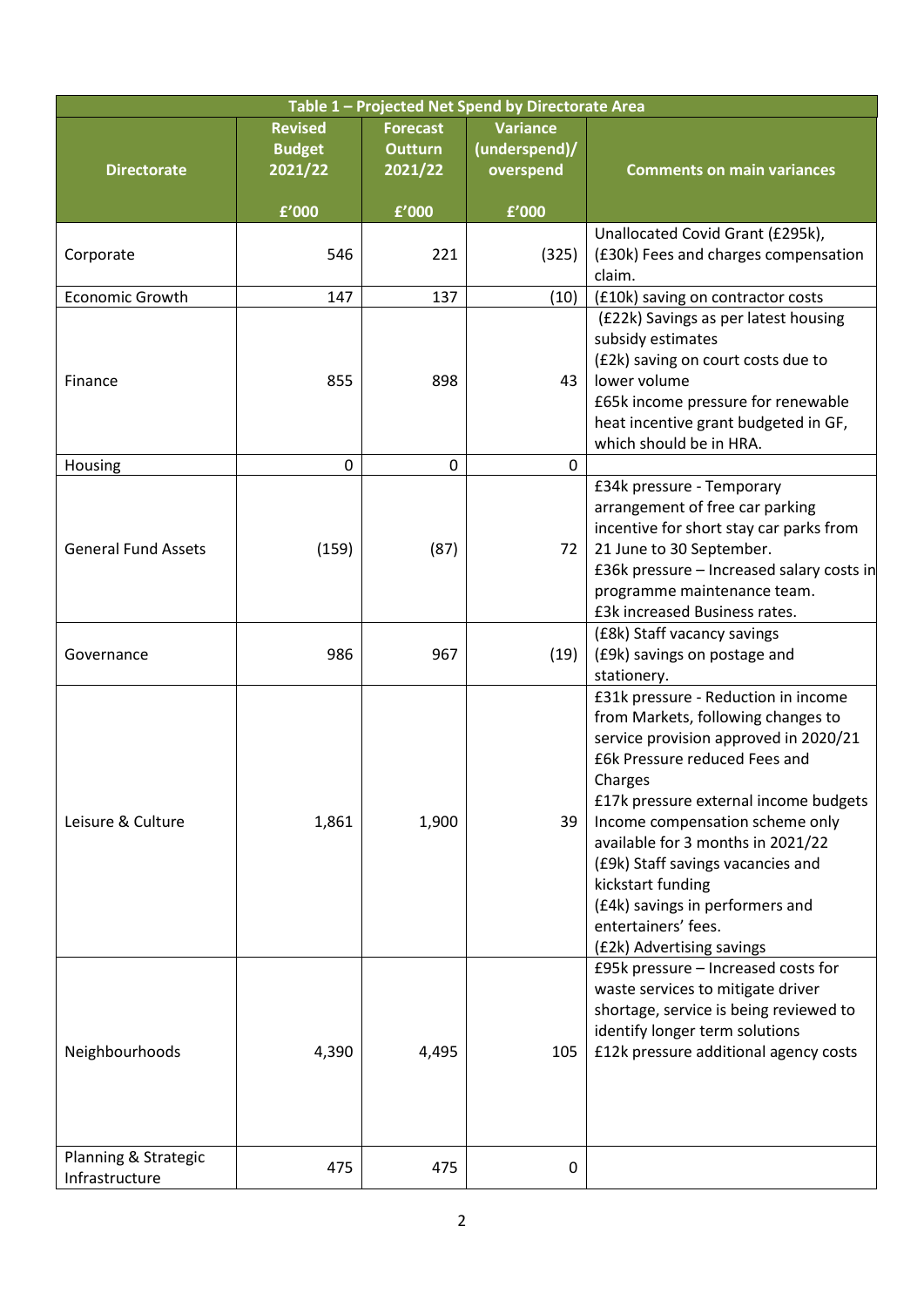| Table 1 - Projected Net Spend by Directorate Area                |                                            |                                              |                                               |                                                                                                                                                                                                                                                                                                                                                                     |  |  |  |
|------------------------------------------------------------------|--------------------------------------------|----------------------------------------------|-----------------------------------------------|---------------------------------------------------------------------------------------------------------------------------------------------------------------------------------------------------------------------------------------------------------------------------------------------------------------------------------------------------------------------|--|--|--|
| <b>Directorate</b>                                               | <b>Revised</b><br><b>Budget</b><br>2021/22 | <b>Forecast</b><br><b>Outturn</b><br>2021/22 | <b>Variance</b><br>(underspend)/<br>overspend | <b>Comments on main variances</b>                                                                                                                                                                                                                                                                                                                                   |  |  |  |
|                                                                  | £'000                                      | £'000                                        | £'000                                         |                                                                                                                                                                                                                                                                                                                                                                     |  |  |  |
| Regulatory                                                       | 754                                        | 798                                          | 44                                            | (£31k) salary vacancy savings<br>(£14k) Land Charges inspection fees<br>increase forecast.<br>£26k External income reduction in<br>building control consultancy and<br>£12k license fees reduced activity<br>£14k Fees for Ocella search engine hub<br>£28k professional fees for air pressure<br>testing and energy assessments.<br>£9k work to empty property     |  |  |  |
| Strategic Growth &<br>Development                                | 164                                        | 223                                          | 59                                            | £29k staffing Breckland impact - staff<br>previously employed by Breckland and<br>charged to SHDC<br>£30k Reduction is SWRR Infrastructure<br>Fund                                                                                                                                                                                                                  |  |  |  |
| <b>Strategic Projects</b>                                        | 0                                          | 0                                            | $\mathbf 0$                                   |                                                                                                                                                                                                                                                                                                                                                                     |  |  |  |
| Wellbeing &<br><b>Community Leadership</b>                       | 1,408                                      | 1,421                                        | 13                                            | £7k pressure Salary reforecast in<br>community safety and community<br>cohesion, combination of salary<br>savings and contractor's fees.<br>£5k pressure CCTV cameras<br>(£9k) savings after staff cover costs<br>(£35k) additional homelessness grants<br>£9k additional costs for next steps<br>programme<br>(£36k) rough sleepers spend funded<br>from reserves. |  |  |  |
| Sub Total-<br>Directorates - net<br>costs                        | 11,427                                     | 11,448                                       | 21                                            |                                                                                                                                                                                                                                                                                                                                                                     |  |  |  |
| Recharges to HRA                                                 | (1, 220)                                   | (1, 220)                                     | $\mathbf 0$                                   |                                                                                                                                                                                                                                                                                                                                                                     |  |  |  |
| <b>Internal Drainage</b><br><b>Boards and Parish</b><br>Precepts | 3,546                                      | 3,546                                        | 0                                             |                                                                                                                                                                                                                                                                                                                                                                     |  |  |  |
| Investment Income                                                | (182)                                      | (172)                                        | 10                                            | £10k pressure due to current economic<br>climate                                                                                                                                                                                                                                                                                                                    |  |  |  |
| <b>Impairment Allowance</b>                                      | 0                                          | 0                                            | 0                                             |                                                                                                                                                                                                                                                                                                                                                                     |  |  |  |
| Capital Expenditure<br>Charged In Year                           | 825                                        | 825                                          | 0                                             |                                                                                                                                                                                                                                                                                                                                                                     |  |  |  |
| Transfers to/(from)<br><b>Earmarked Reserves</b>                 | (276)                                      | (311)                                        | (35)                                          | Rough sleepers spend funded from<br>reserves.                                                                                                                                                                                                                                                                                                                       |  |  |  |
| Efficiencies<br>Requirement                                      | (1,676)                                    | (1,095)                                      | 581                                           | See Table for efficiency savings                                                                                                                                                                                                                                                                                                                                    |  |  |  |
| <b>Other Income and</b><br><b>Expenditure</b>                    | 1,017                                      | 1,573                                        | 556                                           |                                                                                                                                                                                                                                                                                                                                                                     |  |  |  |
| <b>General Fund Budget</b><br>net costs                          | 12,444                                     | 13,021                                       | 577                                           |                                                                                                                                                                                                                                                                                                                                                                     |  |  |  |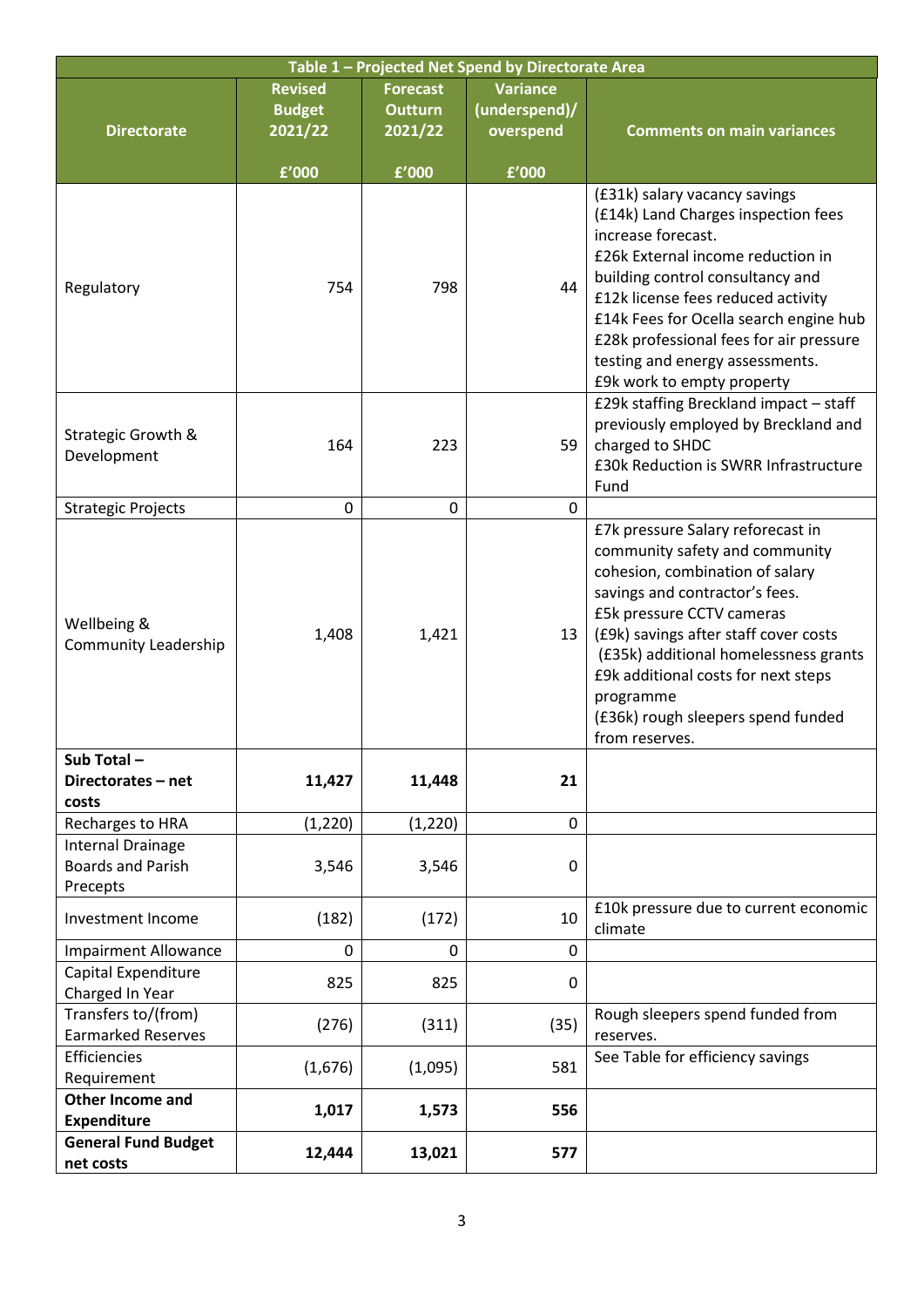| Table 1 - Projected Net Spend by Directorate Area                 |                                                     |                                                       |                                                        |                                   |  |  |
|-------------------------------------------------------------------|-----------------------------------------------------|-------------------------------------------------------|--------------------------------------------------------|-----------------------------------|--|--|
| <b>Directorate</b>                                                | <b>Revised</b><br><b>Budget</b><br>2021/22<br>£'000 | <b>Forecast</b><br><b>Outturn</b><br>2021/22<br>£'000 | <b>Variance</b><br>(underspend)/<br>overspend<br>£'000 | <b>Comments on main variances</b> |  |  |
| Funding (Council Tax,<br>Government grants<br>and business rates) | (12, 444)                                           | (12,444)                                              | 0                                                      |                                   |  |  |
| <b>Total Budget -</b><br>(Surplus)/Deficit                        | 0                                                   | 577                                                   | 577                                                    |                                   |  |  |

| Recommendation:                                                                      |
|--------------------------------------------------------------------------------------|
| That Cabinet notes the forecast revenue position for 2021/22 as detailed in Table 1. |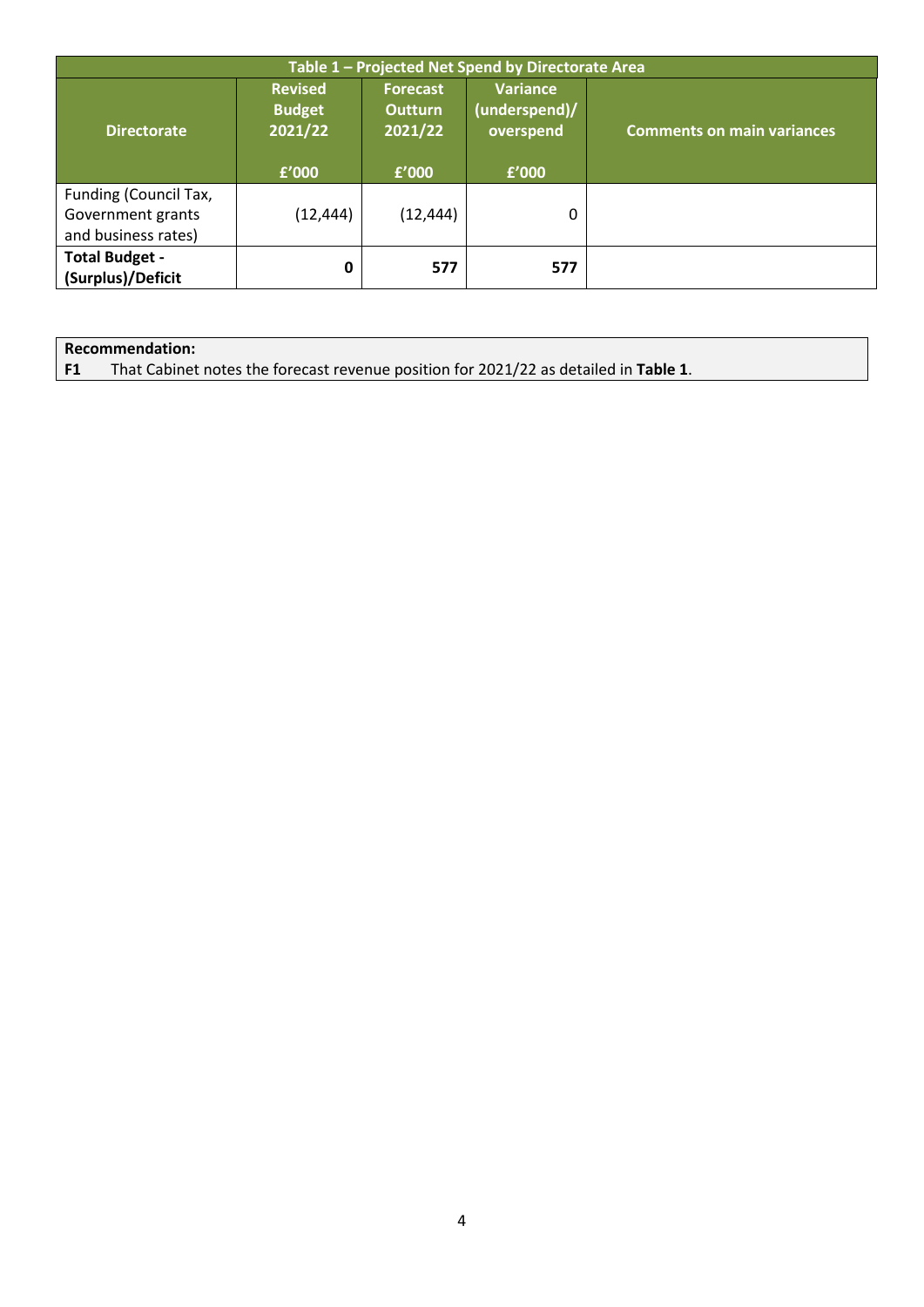## **Variations from Budget for the most significant items**

|                          | Table 2 - Q2    | <b>Comments</b>                                                                                                                   |
|--------------------------|-----------------|-----------------------------------------------------------------------------------------------------------------------------------|
|                          | <b>Variance</b> |                                                                                                                                   |
|                          | (underspend)/   |                                                                                                                                   |
|                          | overspend       |                                                                                                                                   |
| <b>Employee Costs</b>    |                 | (£250k) Saving from Solo management structure.                                                                                    |
|                          |                 | (£21k) Savings relating to apprentice costs                                                                                       |
|                          |                 | (£20k Salary savings in Governance - vacancies                                                                                    |
|                          |                 | (£7k) Saving in Leisure and Culture, some cost partly funded from kickstart scheme                                                |
|                          |                 | (£214k) Staff savings in development management and planning policy.                                                              |
|                          | 137,035         | (£31k) salary savings in Regulatory cost centres.                                                                                 |
|                          |                 | £95k pressure – Increased costs for waste services to mitigate driver shortage, service is being reviewed to identify longer term |
|                          |                 | solutions.                                                                                                                        |
|                          |                 | £36k Assets team relating to increased salary costs.                                                                              |
|                          |                 | £23k Building Control Consultancy cost - Net additional cost of £23k (gross £54k, partly offset by staff savings of (£31k))       |
|                          |                 | £29k Pressure in Strategic growth & Development some staff impact post Breckland changes                                          |
|                          |                 | £22k Pressure in Wellbeing & community - Next Steps accommodation programme staffing                                              |
| <b>Premises Costs</b>    | 5,792           | Additional Business Rates Costs Assets - 4k and £2k pressure council tax for homelessness budgets                                 |
| <b>Transport Costs</b>   | 3,930           | Travel costs pressure in services                                                                                                 |
| Supplies and             |                 | £13k pressure Community Safety.                                                                                                   |
| Services                 |                 | £14k pressure in Land Charges for Ocella Search Hub                                                                               |
|                          | 88,835          | £27k Pressure Energy Assessment and other reports                                                                                 |
|                          |                 | £8k Pressure treatment additional costs in Pollution control.                                                                     |
|                          |                 | (£6k) Internal work recharges                                                                                                     |
|                          |                 | (£2k) Chairman's costs savings                                                                                                    |
| Third party              |                 |                                                                                                                                   |
| payments                 | (7000)          | Recharges forecast                                                                                                                |
|                          |                 |                                                                                                                                   |
| <b>Transfer Payments</b> | (970, 500)      | (£970k) Mid-year estimate for Rent Allowances and Part of rent allowance and rebates                                              |
| <b>Total Expenditure</b> | (744, 908)      |                                                                                                                                   |
|                          |                 |                                                                                                                                   |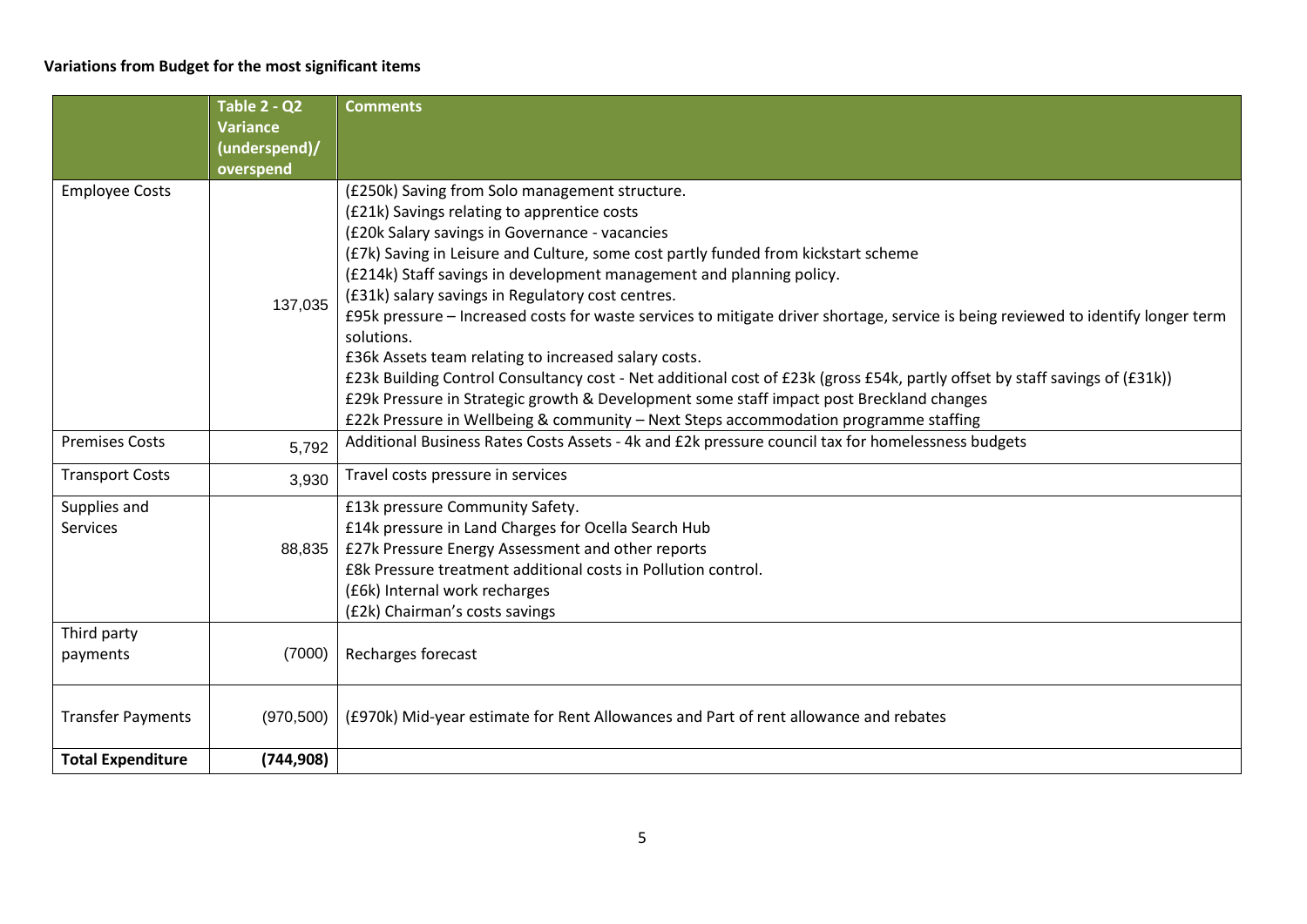| Grants,                   |            | (£295k) net surplus on Covid Grant, there will be more spend offset as identified                                          |
|---------------------------|------------|----------------------------------------------------------------------------------------------------------------------------|
| Contributions and         |            | (£30k) Rent Rebate administration                                                                                          |
| Reimbursements            |            | 16k universal credit grant reforecast                                                                                      |
|                           | (338, 286) | 8k pressure electoral register grant reduction (No IER in 21/22)                                                           |
|                           |            | 30k reduction in SWRR find grant                                                                                           |
|                           |            | (£68k) other Homelessness related Grants                                                                                   |
| Fees and Charges          | (30,000)   | Covid compensation claim                                                                                                   |
| Rents and other           |            | £970k Mid-Year Estimates for rent allowance payments                                                                       |
| income                    |            | £34k pressure - Temporary arrangement of free car parking incentive for short stay car parks from 21 June to 30 September. |
|                           |            | £31k pressure - Reduction in income from Markets, following changes to service provision approved in 2020/21.              |
|                           |            | £10k pressure licensing fees                                                                                               |
|                           | 1,129,800  | £26k Pressure Building Control Consultancy                                                                                 |
|                           |            | £17k Peele School Leisure cost recharges lower                                                                             |
|                           |            | (£45k) Garden Waste service expansion                                                                                      |
|                           |            | (£10k) Additional DFG admin income                                                                                         |
|                           |            |                                                                                                                            |
| Investment Income         | 10,000     | £10k pressure - Investment income re-forecast based on current economic conditions                                         |
| <b>Total income</b>       | 771,514    |                                                                                                                            |
| Transfers to/from         |            |                                                                                                                            |
| Earmarked                 | (35,800)   | Rough Sleepers Initiative spend funded from reserves                                                                       |
| Reserves                  |            |                                                                                                                            |
| <b>Capital Accounting</b> | 4,800      |                                                                                                                            |
| Adjustments               |            | Additional depreciation                                                                                                    |
| Funding                   | 0          |                                                                                                                            |
| <b>Efficiency Savings</b> |            |                                                                                                                            |
| Target                    | 581,084    | See efficiency savings table                                                                                               |
| Grand Total-              | 576,690    |                                                                                                                            |
| <b>Surplus</b>            |            |                                                                                                                            |
|                           |            |                                                                                                                            |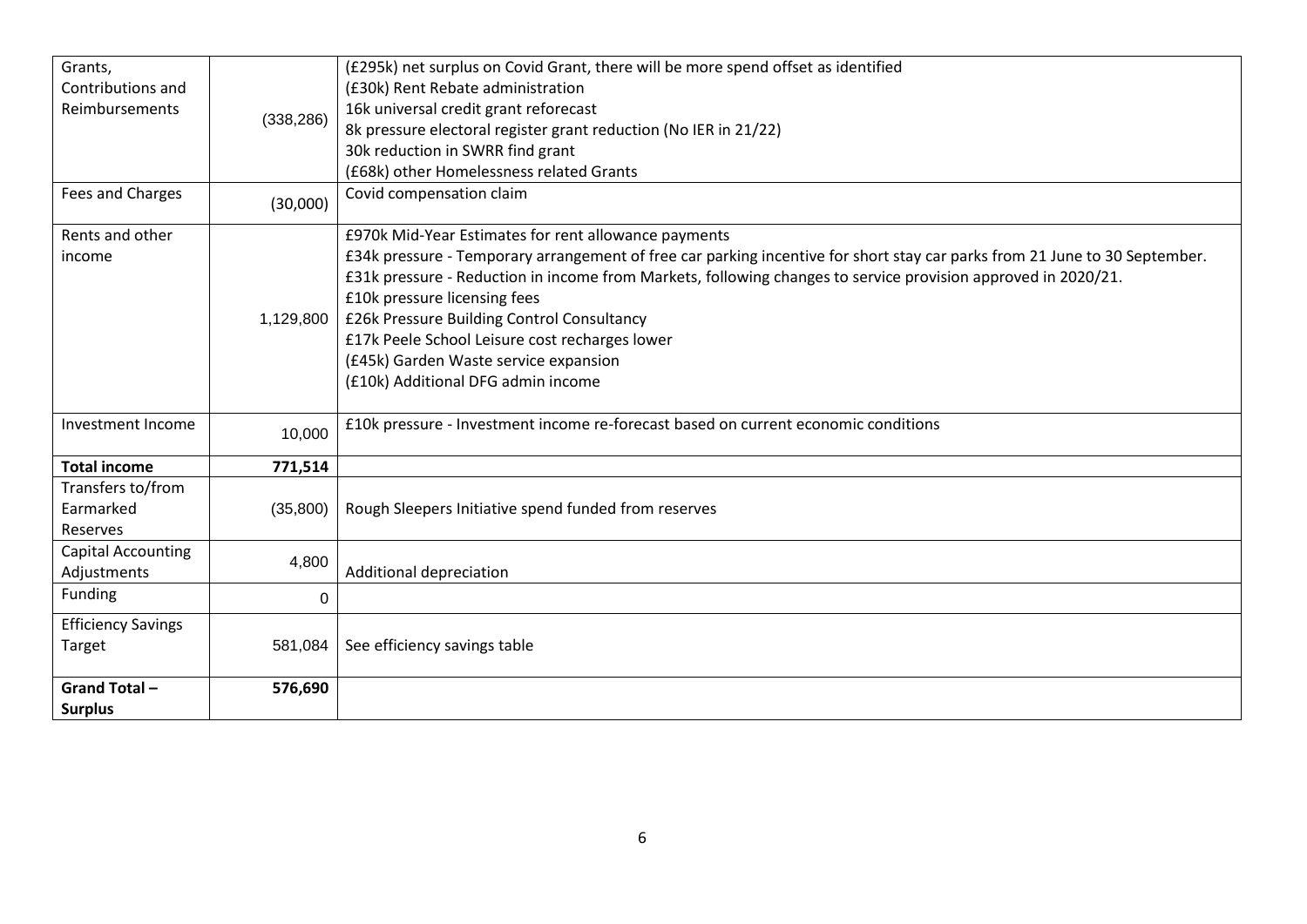#### *Progress Against Savings Target*

The 2021/22 budget includes a savings efficiency target of £1.676m, savings achieved so far are:

| Table 2a - Efficiency Savings<br><b>Description</b> | <b>Amount</b><br>£'000 | <b>Comments</b>                                                        |
|-----------------------------------------------------|------------------------|------------------------------------------------------------------------|
| Vacancies                                           | (200)                  | Savings in Commercialisation & Growth,<br>Corporate & Strategic Growth |
| Dividend Income                                     | (107)                  | <b>From Welland Homes</b>                                              |
| Homelessness                                        | (64)                   | Homelessness Grant Income                                              |
| Car Mileage and Allowances                          | (81)                   | Lower Transport Expenses                                               |
| <b>Lower Tier Services Grant</b>                    | (142)                  | <b>Additional Grant Monies received</b>                                |
| Local Council Tax Support Grant                     | (74)                   | <b>Additional Grant Monies received</b>                                |
| <b>PSPS Contract Savings</b>                        | (56)                   | Result of Boston joining PSPS                                          |
| <b>Business Rates on Public</b><br>Conveniences     | (17)                   | Public conveniences no longer rateable                                 |
| Business Rates in Leisure &<br>Culture              | (38)                   | Leisure Service - 100% reduction in 1st qtr and<br>then 66% reduction  |
| Garden Waste Income                                 | (45)                   | Service expansion                                                      |
| Solo Management Structure                           | (250)                  | Post Breckland changes to staff costs                                  |
| Corporate HR apprentice Training                    | (21)                   | Savings in HR for Apprentice Training                                  |
|                                                     |                        |                                                                        |
| <b>Total</b>                                        | (1,095)                |                                                                        |
|                                                     |                        |                                                                        |
| <b>Target</b>                                       | (1,676)                |                                                                        |
|                                                     |                        |                                                                        |
| <b>Savings to be Identified</b>                     | (581)                  |                                                                        |
|                                                     |                        |                                                                        |

Other savings areas have been identified and work is underway to quantify the full extent of potential savings, these are:

- Alternative management arrangements
- Pay award negotiations
- South Holland Centre

#### Covid Revenue General Grant

The allocation for SHDC for 2021/22 is (£477k). So far during the year an expense of around £182k has been offset against this grant, leaving an allocated amount of (£295k).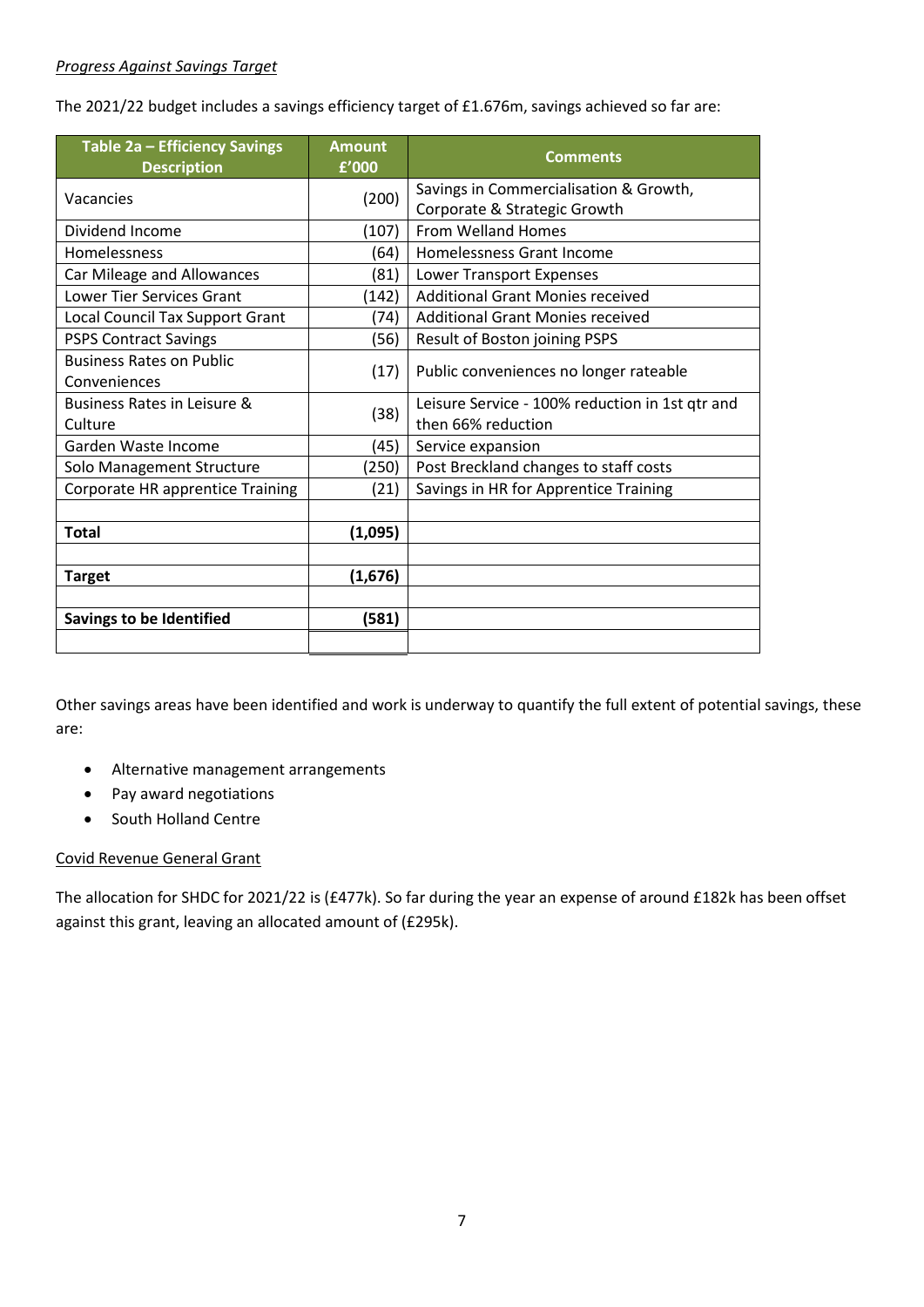#### *Reserves*

At 31 March 2022 specific reserves are forecast to be £13.182m, after a net transfer from reserves of £0.311m to cover future revenue and capital expenditure. **Table 3** reflects the forecast position.

| Table 3 - Specific and General Reserves Balance Forecast |                                                    |                                                                          |                                                    |                                                                        |  |  |
|----------------------------------------------------------|----------------------------------------------------|--------------------------------------------------------------------------|----------------------------------------------------|------------------------------------------------------------------------|--|--|
| <b>Reserve</b>                                           | <b>Balances at 1</b><br><b>April 2021</b><br>£'000 | <b>Forecast</b><br><b>Contributions into</b><br><b>Reserves</b><br>£'000 | <b>Forecast Use of</b><br><b>Reserves</b><br>£'000 | <b>Forecast</b><br><b>Balances at 31</b><br><b>March 2022</b><br>£'000 |  |  |
| <b>General Fund</b>                                      |                                                    |                                                                          |                                                    |                                                                        |  |  |
| Council Tax                                              | 1,809                                              | 49                                                                       | $-19$                                              | 1,839                                                                  |  |  |
| <b>Investment and Growth</b>                             | 4,489                                              | 843                                                                      | $-1,174$                                           | 4,063                                                                  |  |  |
| Replacement and Refurbishment                            | 172                                                | 136                                                                      | $-77$                                              | 231                                                                    |  |  |
| Transformation                                           | 71                                                 | 0                                                                        | $-17$                                              | 54                                                                     |  |  |
| <b>Earmarked Grants</b>                                  | 4,874                                              | 0                                                                        | 52                                                 | 4,822                                                                  |  |  |
| <b>Specific Reserves Total</b>                           | 11,415                                             | 1,028                                                                    | $-1,339$                                           | 11,104                                                                 |  |  |
| <b>General Fund</b>                                      | 2,078                                              | $\Omega$                                                                 | 0                                                  | 2,078                                                                  |  |  |
| <b>Total</b>                                             | 13,493                                             | 1,028                                                                    | $-1,339$                                           | 13,182                                                                 |  |  |
| <b>Housing Revenue Account</b>                           |                                                    |                                                                          |                                                    |                                                                        |  |  |
| <b>HRA Working Balance</b>                               | 22,828                                             | 1,896                                                                    | (2,318)                                            | 22,406                                                                 |  |  |
| Insurance                                                | 200                                                | $\Omega$                                                                 | 0                                                  | 200                                                                    |  |  |
| <b>Major Repairs</b>                                     | 4,356                                              | 3,785                                                                    | (7,540)                                            | 601                                                                    |  |  |
| <b>Total</b>                                             | 27,384                                             | 5,681                                                                    | (9,858)                                            | 23,207                                                                 |  |  |

Please note the following reserve movements that are due to take place in 2021/22:

- Council Tax
	- o Additions Elections and Noise monitoring equipment
	- $\circ$  Use of reserve (Revenue) Contribution towards noise monitoring equipment
	- o Use of reserve (Capital) South Holland Centre
- Investment and Growth
	- $\circ$  Additions Repayment of Workshop van, Leisure management cost recovery, new homes bonus and green waste capital repayment.
	- o Use of reserve (Revenue) Digital Strategy, Delivery Unit, Temporary establishment funding, PSPS Transformation plan, Environmental Services vehicle and equipment replacements programme, ICT infrastructure, Accommodation works, Ayscoughfee Hall lighting, works to Priory Road offices and Industrial Units, Sports Hall Boiler and Future Towns.
	- o Use of reserve (Capital) Temporary establishment funding, PSPS Transformation plan, Environmental Services vehicle and equipment replacements programme, ICT infrastructure, Accommodation works, Ayscoughfee Hall lighting, works to Priory Road offices and Industrial Units, Sports Hall Boiler and Future Towns.
- Transformation Reserve
	- o Use of reserve (Capital) Public Protection Software
- Earmarked Grants Reserve
	- o Use of reserve (Revenue) Establishment Funding.

#### **Recommendation:**

**F2** That Cabinet notes the forecast reserve movements and balances as detailed in **Table 3**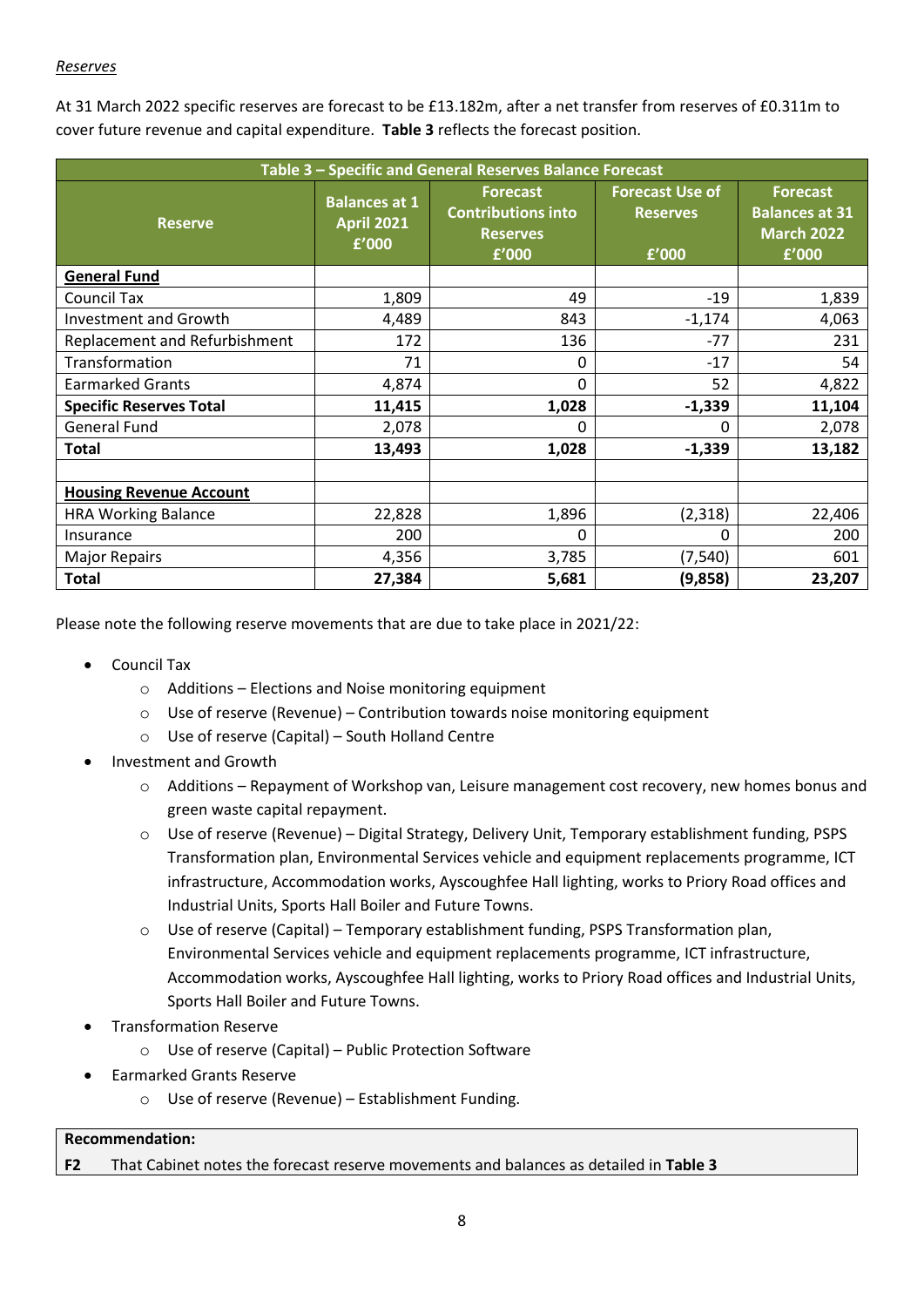# **Section 2.3 – Housing Revenue Account Budget**

| Table 4 - Projected Net Spend by Service Area |                                            |                                              |                                               |                                                                                                                                                                                                                                                                                                                                                                                                                                                                                                                                                                                                                                                                          |  |
|-----------------------------------------------|--------------------------------------------|----------------------------------------------|-----------------------------------------------|--------------------------------------------------------------------------------------------------------------------------------------------------------------------------------------------------------------------------------------------------------------------------------------------------------------------------------------------------------------------------------------------------------------------------------------------------------------------------------------------------------------------------------------------------------------------------------------------------------------------------------------------------------------------------|--|
| <b>Service Area</b>                           | <b>Revised</b><br><b>Budget</b><br>2021/22 | <b>Forecast</b><br><b>Outturn</b><br>2021/22 | <b>Variance</b><br>(underspend)/<br>overspend | <b>Comments on main variances</b>                                                                                                                                                                                                                                                                                                                                                                                                                                                                                                                                                                                                                                        |  |
|                                               | £'000                                      | £'000                                        | £'000                                         |                                                                                                                                                                                                                                                                                                                                                                                                                                                                                                                                                                                                                                                                          |  |
| Rent Income - Dwellings                       | (15, 280)                                  | (15, 280)                                    |                                               |                                                                                                                                                                                                                                                                                                                                                                                                                                                                                                                                                                                                                                                                          |  |
| Charges for Services and<br><b>Facilities</b> | (1, 188)                                   | (1, 185)                                     | 3                                             |                                                                                                                                                                                                                                                                                                                                                                                                                                                                                                                                                                                                                                                                          |  |
| Contributions to<br>Expenditure               | (22)                                       | (47)                                         | (25)                                          | £17k pressure on Court income, which is<br>offset by a corresponding reduction in<br>Supervision and management Court Costs<br>(£42k) Grant income to be used against<br>professional fees in Housing Enabling                                                                                                                                                                                                                                                                                                                                                                                                                                                           |  |
| <b>Total Income</b>                           | (16, 490)                                  | (16, 512)                                    | (22)                                          |                                                                                                                                                                                                                                                                                                                                                                                                                                                                                                                                                                                                                                                                          |  |
|                                               |                                            |                                              |                                               |                                                                                                                                                                                                                                                                                                                                                                                                                                                                                                                                                                                                                                                                          |  |
| <b>Repairs and Maintenance</b>                | 3,553                                      | 3,148                                        | (405)                                         | <b>Repairs</b><br>and<br>Maintenance<br>(£405k)<br>underspend<br>(£127k) - Savings forecast due to<br>reprioritisation of work because of the<br>scarcity of building materials increasing<br>costs, the full extent of the increases in<br>these costs are not yet known.<br>(41k) salary savings - Vacant positions<br>unfilled<br>(£7.5k) Saving on Staff Travel budgets due<br>to less activity<br>(65k) Savings forecast on professional and<br>fees<br>contractor<br>due<br>to<br>work<br>reprioritisation<br>(£4k) General Maintenance underspend<br>(f145k)<br>Renewable<br>heat<br>energy<br>incentive, previously budget within GF<br>with a budget of (£65k). |  |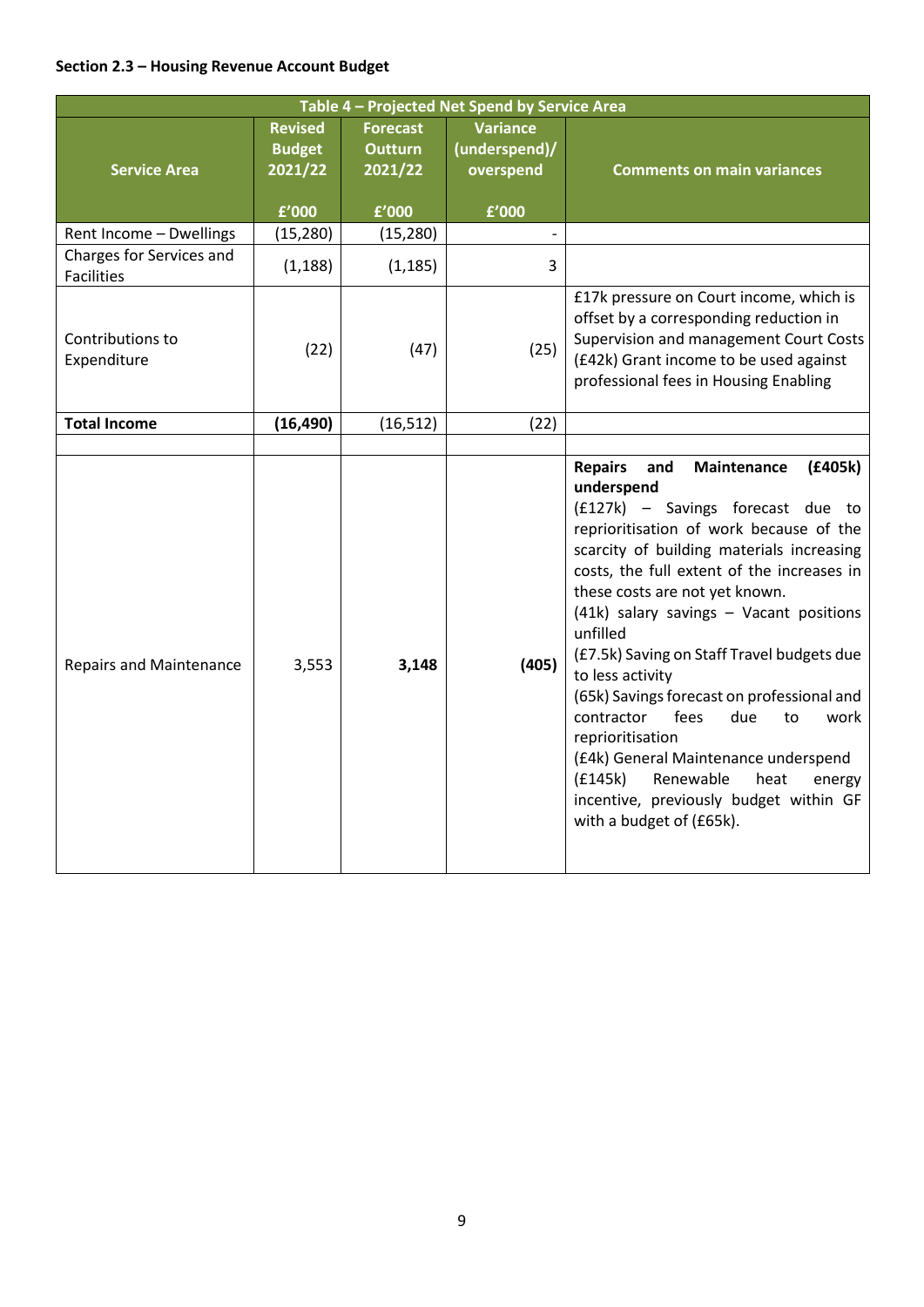| Table 4 - Projected Net Spend by Service Area         |                                            |                                              |                                               |                                                                                                                                                                                                                                                                                                                                                                                                                                                                                                                                                                                                                                                                                                                                                                                                                                                                                                                                                                          |  |  |
|-------------------------------------------------------|--------------------------------------------|----------------------------------------------|-----------------------------------------------|--------------------------------------------------------------------------------------------------------------------------------------------------------------------------------------------------------------------------------------------------------------------------------------------------------------------------------------------------------------------------------------------------------------------------------------------------------------------------------------------------------------------------------------------------------------------------------------------------------------------------------------------------------------------------------------------------------------------------------------------------------------------------------------------------------------------------------------------------------------------------------------------------------------------------------------------------------------------------|--|--|
| <b>Service Area</b>                                   | <b>Revised</b><br><b>Budget</b><br>2021/22 | <b>Forecast</b><br><b>Outturn</b><br>2021/22 | <b>Variance</b><br>(underspend)/<br>overspend | <b>Comments on main variances</b>                                                                                                                                                                                                                                                                                                                                                                                                                                                                                                                                                                                                                                                                                                                                                                                                                                                                                                                                        |  |  |
|                                                       | £'000                                      | £'000                                        | £'000                                         |                                                                                                                                                                                                                                                                                                                                                                                                                                                                                                                                                                                                                                                                                                                                                                                                                                                                                                                                                                          |  |  |
| Supervision and<br>Management                         | 2,690                                      | 2,738                                        | 48                                            | Supervision and Management (£48k)<br>overspend<br>(£50k) of the Budget allocation for<br>Professional and Contractors fees within<br>Housing Enabling is not currently<br>anticipated to be spent following a<br>reprofiling<br>of<br>activity.<br>(E25k)<br>of<br>professional fees are to be funded by<br>grant.<br>£29k (pressure) of the income budgeted<br>from Welland Homes regarding project<br>management costs, was received earlier<br>than profiled following acquisitions at the<br>end of March 2021 resulting in the<br>income falling into last year.<br>The delay in the purchase of Affordable<br>housing (HRA) and Market Rental Homes<br>for Welland Homes, will also result in a<br>shortfall in income for 2021/22, although<br>this will be reprofiled into future years<br>(£37k pressure).<br>£10k additional Agency costs to cover<br>vacated role in housing enabling<br>Housing Sewage Work Repairs are<br>expected to exceed budget by £47k |  |  |
| Rents, rates, taxes and<br>other charges              | 72                                         | 63                                           | (9)                                           |                                                                                                                                                                                                                                                                                                                                                                                                                                                                                                                                                                                                                                                                                                                                                                                                                                                                                                                                                                          |  |  |
| Depreciation                                          | 3,324                                      | 3,785                                        | 461                                           | <b>Depreciation £461k Overspend</b><br>This has been increased based upon last<br>year's actual charges and additional<br>charges on last year's capital spend. This<br>is calculated based on assets in any given<br>time and fluctuate.                                                                                                                                                                                                                                                                                                                                                                                                                                                                                                                                                                                                                                                                                                                                |  |  |
| Movement in Allowance<br>for bad debts                | 271                                        | 271                                          |                                               |                                                                                                                                                                                                                                                                                                                                                                                                                                                                                                                                                                                                                                                                                                                                                                                                                                                                                                                                                                          |  |  |
| Statutory recharge to the<br>HRA for support services | 2,275                                      | 2,275                                        |                                               |                                                                                                                                                                                                                                                                                                                                                                                                                                                                                                                                                                                                                                                                                                                                                                                                                                                                                                                                                                          |  |  |
| <b>Total Expenditure</b>                              | 12,185                                     | 12,280                                       | 95                                            |                                                                                                                                                                                                                                                                                                                                                                                                                                                                                                                                                                                                                                                                                                                                                                                                                                                                                                                                                                          |  |  |
| <b>Contribution from</b><br><b>Operations</b>         | (4, 305)                                   | (4, 232)                                     | 73                                            |                                                                                                                                                                                                                                                                                                                                                                                                                                                                                                                                                                                                                                                                                                                                                                                                                                                                                                                                                                          |  |  |
| Investment Income                                     | (12)                                       | (11)<br>2,347                                | 1                                             |                                                                                                                                                                                                                                                                                                                                                                                                                                                                                                                                                                                                                                                                                                                                                                                                                                                                                                                                                                          |  |  |
| Interest Payable                                      | 2,347                                      |                                              |                                               |                                                                                                                                                                                                                                                                                                                                                                                                                                                                                                                                                                                                                                                                                                                                                                                                                                                                                                                                                                          |  |  |
| <b>Net (Surplus)/Deficit</b>                          | (1,970)                                    | (1,896)                                      | 74                                            |                                                                                                                                                                                                                                                                                                                                                                                                                                                                                                                                                                                                                                                                                                                                                                                                                                                                                                                                                                          |  |  |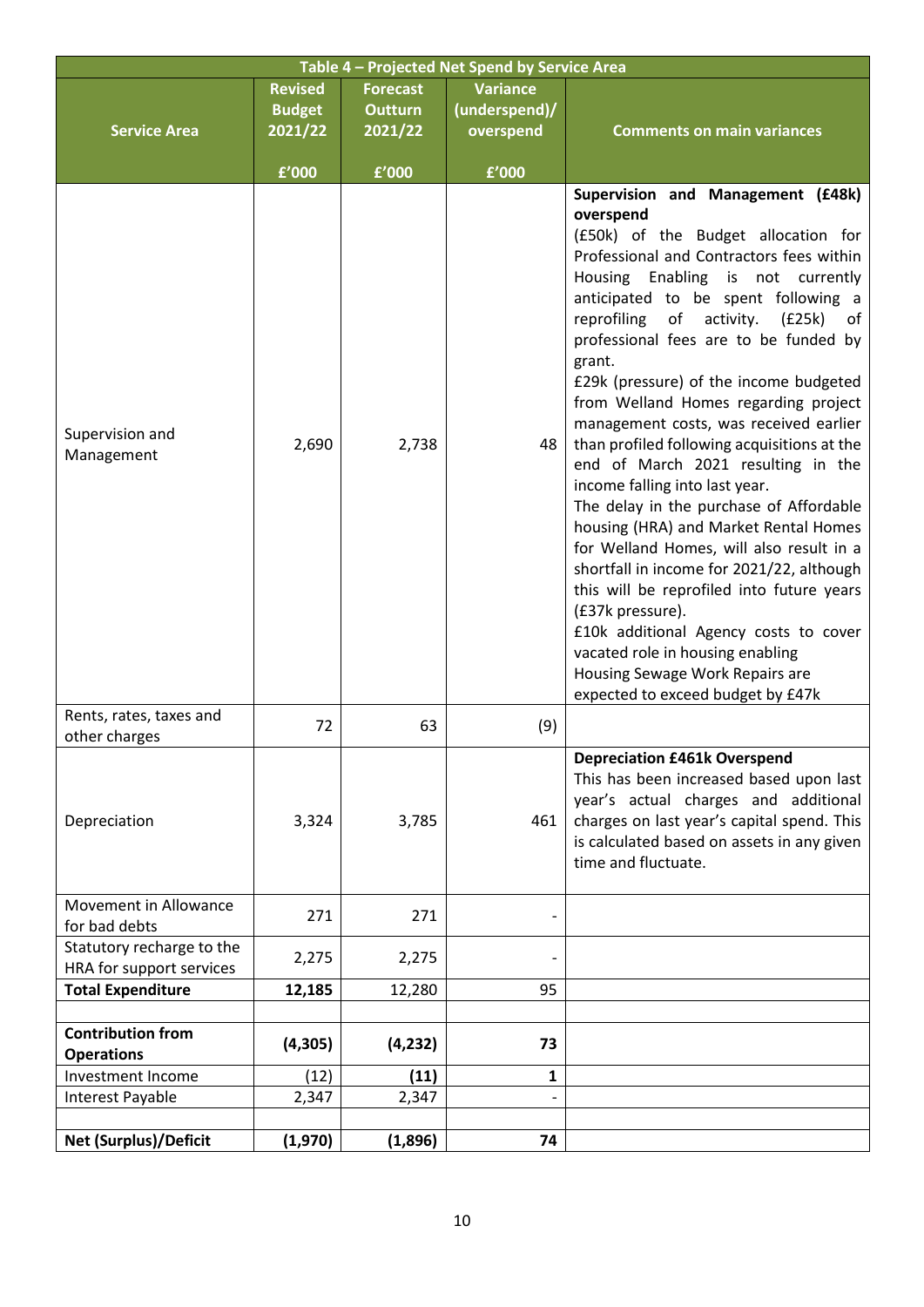### **Section 2.4 – Capital Budget**

This section covers:

- Revisions to the Capital Programme
- Progress against the 2021/22 approved capital programme and the anticipated outturn
- Capital receipts to date for 2021/22
- Financing of the Capital Programme

| Table 5 - General Fund Revisions to Capital Program                   |                |                |                 |                          |  |  |
|-----------------------------------------------------------------------|----------------|----------------|-----------------|--------------------------|--|--|
| 2021/22 Revised Capital Program as at 30 <sup>th</sup> June 2021      |                | 7,676          |                 |                          |  |  |
| <b>Movements from Previous Forecast</b>                               |                |                |                 |                          |  |  |
| Kings Road Acquisition                                                |                | 100            |                 |                          |  |  |
| Disabled Facility Grants - Discretionary                              |                | 300            |                 |                          |  |  |
| <b>Total</b>                                                          |                | 400            |                 |                          |  |  |
| 2021/22 Revised Capital Program as at 30 <sup>th</sup> September 2021 |                | 8,076          |                 |                          |  |  |
| Table 5 - 2021/22 Capital Programme and Q2 Forecast Outturn           |                |                |                 |                          |  |  |
| <b>Scheme</b>                                                         | <b>Revised</b> | <b>Actual</b>  | <b>Forecast</b> | <b>Variance</b>          |  |  |
|                                                                       | <b>Budget</b>  | 30 Sept        | <b>Outturn</b>  | (under)/over             |  |  |
|                                                                       | 2021/22        | 2021           | 2021/22         |                          |  |  |
|                                                                       |                |                |                 |                          |  |  |
|                                                                       | £000           | £000           | £000            | £000                     |  |  |
| ICT Infrastructure                                                    | 185            |                | 185             |                          |  |  |
| <b>Public Protection Software</b>                                     | 46             | 6              | 15              | (31)                     |  |  |
| <b>PSPS Transformation</b>                                            | 113            |                | 113             |                          |  |  |
| AIM Upgrade                                                           | 20             |                | 20              |                          |  |  |
| <b>Priory Road Projects</b>                                           | 155            |                | 155             |                          |  |  |
| South Holland Centre Projects                                         | 71             | 39             | 71              |                          |  |  |
| Castle Sports Boiler                                                  | 5              |                |                 | (5)                      |  |  |
| Swimming Pool Boiler                                                  | 136            | $\overline{2}$ | 136             |                          |  |  |
| Caste Sports Pool Fire Alarm                                          | 31             |                | 31              |                          |  |  |
| West Marsh Road Fire Alarm                                            | 13             |                | 13              | $\overline{\phantom{0}}$ |  |  |
| West Marsh Road Electrical Rewiring                                   | 43             |                | 43              |                          |  |  |
| Ayscoughfee Hall                                                      | 146            | 71             | 146             |                          |  |  |
| <b>Temporary Accommodation</b>                                        | 29             |                | 29              |                          |  |  |
| <b>Industrial Units</b>                                               | 63             |                |                 | (63)                     |  |  |
| Peele Leisure Lighting                                                | 19             | 19             | 19              |                          |  |  |
| <b>Capital Acquisitions</b>                                           | 1,100          |                | 1,100           |                          |  |  |
| <b>Electric Vehicle Charging</b>                                      | 21             |                | 21              |                          |  |  |
| <b>NSAP Property Acquisitions</b>                                     | 374            | 51             | 374             |                          |  |  |
| Kings Road Land Acquisition                                           | 100            | 6              | 100             |                          |  |  |
| Grants for Growth                                                     | 565            | 200            | 565             |                          |  |  |
| Food Enterprise Zone                                                  | $\overline{2}$ |                | 2               |                          |  |  |
| <b>HIF Funding</b>                                                    | 1,000          |                | 1,000           |                          |  |  |
| Garden Waste                                                          | 185            | 184            | 170             | (15)                     |  |  |
| <b>Grounds Maintenance</b>                                            | 42             | 24             | 25              | (17)                     |  |  |
| <b>Environmental Services Operational</b>                             | 1,174          | 1,138          | 1,174           |                          |  |  |
| <b>Fleet Maintenance Vehicles</b>                                     | 69             |                | 40              | (29)                     |  |  |
| <b>Street Cleansing</b>                                               | 35             |                | 35              |                          |  |  |
| <b>Disabled Facilities Grants</b>                                     | 1,072          | 133            | 1,072           |                          |  |  |
| <b>Decent Homes</b>                                                   | 75             |                | 75              |                          |  |  |
| <b>Welland Homes</b>                                                  | 1,187          |                | 28              | (1, 159)                 |  |  |
| <b>Total (including new items)</b>                                    | 8,076          | 1,873          | 6,757           | (1, 319)                 |  |  |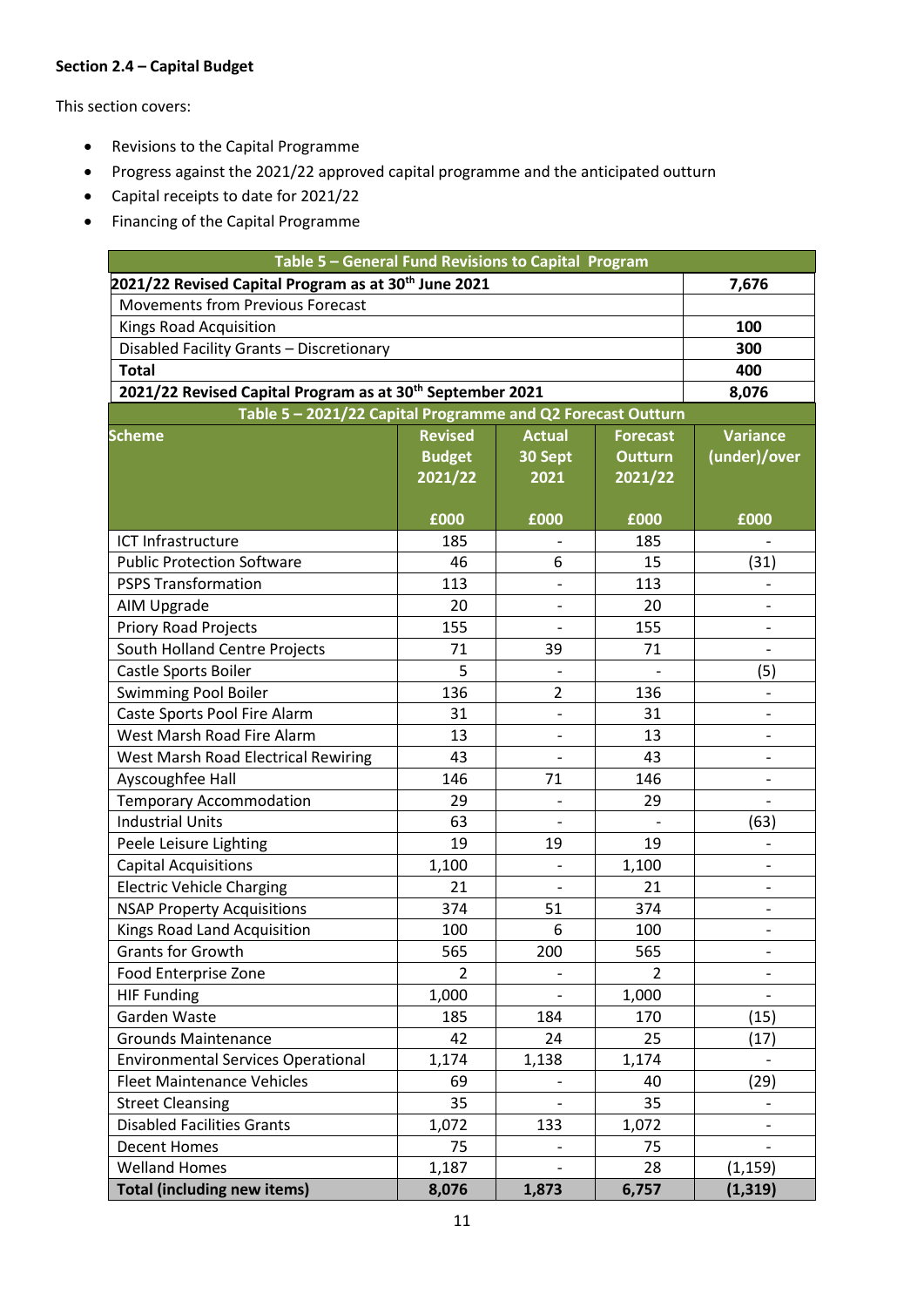| Table 5 - Capital Programme - Comments on Delivery |                                                                                                                                                                                         |  |  |  |  |
|----------------------------------------------------|-----------------------------------------------------------------------------------------------------------------------------------------------------------------------------------------|--|--|--|--|
| <b>Scheme</b>                                      | <b>Comments</b>                                                                                                                                                                         |  |  |  |  |
| <b>Public Protection</b><br>Software               | (£31k) Following end of sharing agreement with Breckland this project<br>will be split, and majority of costs for this year will be splitting the system<br>and no further development. |  |  |  |  |
| Castle Sports Boiler                               | (£5k) Project postponed until next year with Budget vired to Swimming<br>Pool Boiler Management system                                                                                  |  |  |  |  |
| <b>Industrial Units</b>                            | (£63k) Postponed until 2022/23                                                                                                                                                          |  |  |  |  |
| Garden Waste                                       | (£15k) New Vehicle slightly under budget                                                                                                                                                |  |  |  |  |
| <b>Grounds Maintenance</b>                         | (£17k) Mower cost less than expected and carry over form last year not<br>spent                                                                                                         |  |  |  |  |
| <b>Fleet Maintenance</b><br>Vehicles               | (£29k) Spend will be less than expected as new equipment not required<br>as expected following takeover of facility. Balance to be carried over into<br>2022/23                         |  |  |  |  |

# **Recommendation:**<br>**F3** That Cabinet

**F3** That Cabinet recommends to Council the 2021/22 capital position shown in **Table 4.**

#### *Capital Receipts*

#### *Capital Financing*

The current Capital Programme is financed from reserves and external borrowing in line with the Capital Strategy.

**Table 6** indicates the forecast capital resources for the General Fund available to the Council at the end of 2021/22. The estimated position for the following two years is also provided.

| Table 6 - Capital Resources                               |                  |                  |                  |  |  |  |
|-----------------------------------------------------------|------------------|------------------|------------------|--|--|--|
|                                                           | 2020/21<br>f'000 | 2021/22<br>£'000 | 2022/23<br>f'000 |  |  |  |
| Capital Resources* available at start of each year        |                  |                  |                  |  |  |  |
| Capital Investment (estimate in future years)             |                  |                  |                  |  |  |  |
| <b>Additional Sources of Finance</b>                      |                  |                  |                  |  |  |  |
| New Capital Receipts (estimate in future years)           |                  |                  | 749              |  |  |  |
| Funding from other reserves and internal borrowing        |                  |                  |                  |  |  |  |
| <b>External Grants</b>                                    | 5,261            | 1,828            | 901              |  |  |  |
| <b>Revenue Contributions</b>                              | 1,471            | 1,541            | 826              |  |  |  |
| <b>External borrowing</b>                                 | 901              | 3,388            | 3,786            |  |  |  |
| Budgeted contributions to capital reserve                 |                  |                  |                  |  |  |  |
| Transfer from Capital Reserve to support ongoing projects |                  |                  |                  |  |  |  |
| Estimated Capital Resources* at end of each year          |                  |                  |                  |  |  |  |

*\* Capital Reserve and Capital Receipts*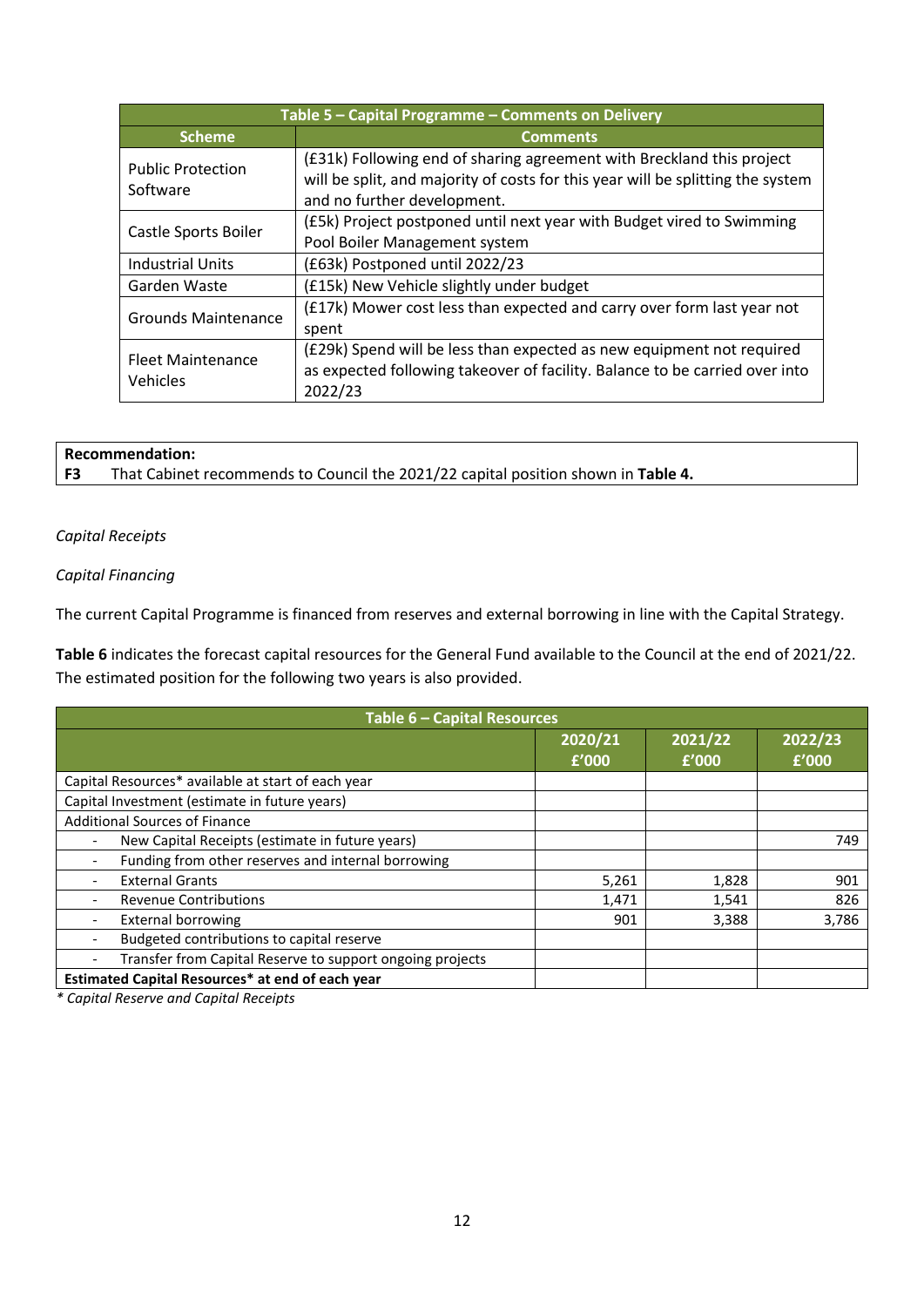| Table 7 - HRA to Capital Program                                      |        |  |  |  |
|-----------------------------------------------------------------------|--------|--|--|--|
| 2021/22 Revised Capital Program as at 30 <sup>th</sup> June 2021      | 14.834 |  |  |  |
| <b>Movements from Previous Forecast</b>                               |        |  |  |  |
| <b>Major Adaptations</b>                                              | 150    |  |  |  |
| Total                                                                 | 150    |  |  |  |
| 2021/22 Revised Capital Program as at 30 <sup>th</sup> September 2021 | 14,984 |  |  |  |

| Table 7 - 2021/22 HRA Capital Programme and Q2 Forecast Outturn |                                             |                                  |                                              |                                 |  |  |  |
|-----------------------------------------------------------------|---------------------------------------------|----------------------------------|----------------------------------------------|---------------------------------|--|--|--|
| <b>Scheme</b>                                                   | <b>Approved</b><br><b>Budget</b><br>2021/22 | <b>Actual</b><br>30 Sept<br>2021 | <b>Forecast</b><br><b>Outturn</b><br>2021/22 | <b>Variance</b><br>(under)/over |  |  |  |
|                                                                 | £000                                        | £000                             | £000                                         | £000                            |  |  |  |
| <b>Central Heating</b>                                          | 942                                         | 505                              | 942                                          |                                 |  |  |  |
| Kitchen/Bathroom                                                | 1,491                                       | 339                              | 1,491                                        |                                 |  |  |  |
| Renewable Energy                                                | 1,152                                       |                                  | 1,152                                        |                                 |  |  |  |
| <b>Smoke Alarms</b>                                             | 208                                         | 44                               | 208                                          |                                 |  |  |  |
| <b>Roofs and Gutters</b>                                        | 960                                         | 62                               | 960                                          |                                 |  |  |  |
| Doors and Windows                                               | 7                                           |                                  | 7                                            | $\qquad \qquad \blacksquare$    |  |  |  |
| <b>Flat Entrance Doors Sheltered</b><br><b>Schemes</b>          | 530                                         |                                  | 530                                          |                                 |  |  |  |
| Chimneys                                                        | 532                                         |                                  | 532                                          |                                 |  |  |  |
| <b>Paths and Drives</b>                                         | 43                                          |                                  | 43                                           |                                 |  |  |  |
| <b>Boundary Walls</b>                                           | 269                                         |                                  | 269                                          | $\qquad \qquad \blacksquare$    |  |  |  |
| Fees                                                            | 233                                         |                                  | 233                                          | $\qquad \qquad \blacksquare$    |  |  |  |
| Sewerage Treatment Plant                                        | 433                                         | 10                               | 433                                          |                                 |  |  |  |
| The Square                                                      | 1,011                                       | 5                                | 1,011                                        |                                 |  |  |  |
| Car Parks                                                       | 117                                         |                                  | 117                                          |                                 |  |  |  |
| <b>ICT Strategy</b>                                             | 148                                         |                                  | 148                                          |                                 |  |  |  |
| <b>Housing IT Systems Upgrade</b>                               | 180                                         | 50                               | 180                                          |                                 |  |  |  |
| ICT Infrastructure                                              | 6                                           |                                  | 6                                            |                                 |  |  |  |
| <b>Major Adaptions</b>                                          | 893                                         | 202                              | 893                                          |                                 |  |  |  |
| Sheltered Alarm Upgrade                                         | 690                                         | $\overline{7}$                   | 645                                          | (45)                            |  |  |  |
| <b>Housing Repairs Vehicles</b>                                 | 50                                          |                                  | 50                                           |                                 |  |  |  |
| <b>Grounds Maintenance</b>                                      | 7                                           | 9                                | 8                                            | $\mathbf{1}$                    |  |  |  |
| South Holland Maintenance                                       | 65                                          |                                  |                                              | (65)                            |  |  |  |
| <b>Weston Development Scheme</b>                                | 355                                         |                                  | 50                                           | (305)                           |  |  |  |
| Wignals Gate S106                                               | 555                                         |                                  | 525                                          | (30)                            |  |  |  |
| Scheme Subject to detailed approval                             | 4,107                                       |                                  | 1260                                         | (2, 847)                        |  |  |  |
|                                                                 |                                             |                                  |                                              |                                 |  |  |  |
| <b>Total (including new items)</b>                              | 14,984                                      | 1,233                            | 11,693                                       | (3, 291)                        |  |  |  |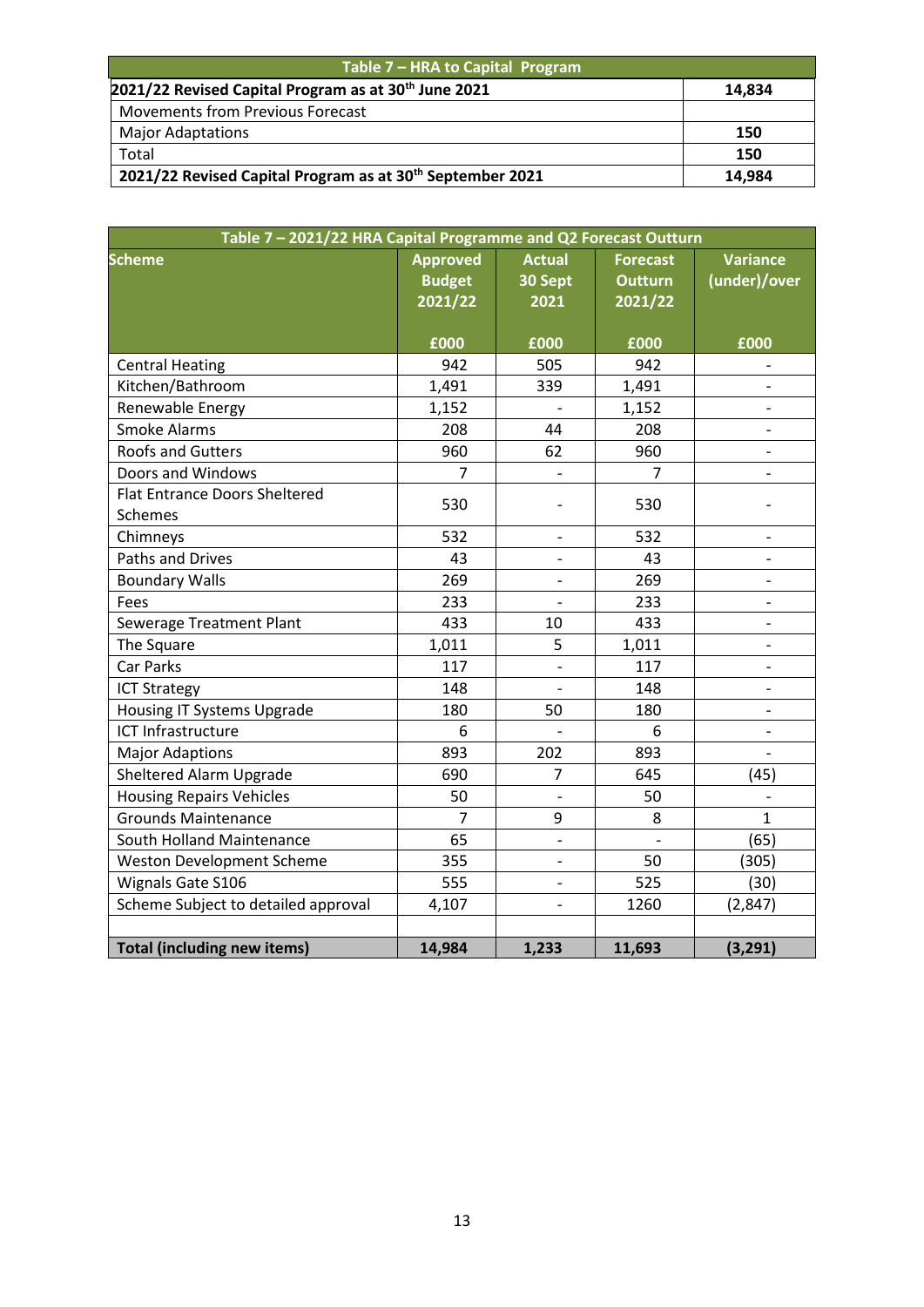**Table 6** indicates the forecast capital resources for the HRA available to the Council at the end of 2021/22. The estimated position for the following two years is also provided.

| Table 7 - Capital Resources                               |                  |                  |                  |  |  |  |  |
|-----------------------------------------------------------|------------------|------------------|------------------|--|--|--|--|
|                                                           | 2020/21<br>f'000 | 2021/22<br>f'000 | 2022/23<br>f'000 |  |  |  |  |
| Capital Resources* available at start of each year        | 26,018           | 29,964           | 25,536           |  |  |  |  |
| Capital Investment (estimate in future years)             | (4, 722)         | (11,693)         | (8, 219)         |  |  |  |  |
| <b>Additional Sources of Finance</b>                      |                  |                  |                  |  |  |  |  |
| New Capital Receipts (estimate in future years)           | 1,833            | 1,896            | 1,999            |  |  |  |  |
| Funding from other reserves and internal borrowing        |                  |                  |                  |  |  |  |  |
| <b>Major Repairs Reserve</b><br>$\overline{\phantom{a}}$  | 3,816            | 3,785            | 3,390            |  |  |  |  |
| <b>HRA Working Balance</b>                                | 3,019            | 1,584            | 1,278            |  |  |  |  |
| <b>External Grants</b>                                    |                  |                  |                  |  |  |  |  |
| <b>Revenue Contributions</b>                              |                  |                  |                  |  |  |  |  |
| <b>External borrowing</b><br>$\overline{\phantom{a}}$     |                  |                  |                  |  |  |  |  |
| Budgeted contributions to capital reserve                 |                  |                  |                  |  |  |  |  |
| Transfer from Capital Reserve to support ongoing projects |                  |                  |                  |  |  |  |  |
| Estimated Capital Resources* at end of each year          | 29,964           | 25,536           | 23,984           |  |  |  |  |

*\* Capital Reserve and Capital Receipts*

#### **Section 2.5 – Treasury Management**

#### *Investments at 30 September 2021*

During the financial year the Council has made investments in line with the agreed Treasury Management Strategy.

Detailed in **Table 8** are the investments held by the Council at 30th September 2021 excluding accrued interest. Note this represents the position at this one point in time. The peaks and troughs in cash flow are managed on a daily basis. Because the Council collects money on behalf of other organisations which are paid out at future dates (e.g. Council Tax and Business Rates) the value of investments held at any point in time does not represent the value of SHDC's own resources.

| Table 8 - Investments as at 30 September 2021 |            |                       |              |  |  |  |  |
|-----------------------------------------------|------------|-----------------------|--------------|--|--|--|--|
| <b>Financial Institution</b>                  | Amount (£) | <b>Maturity Date</b>  | <b>Yield</b> |  |  |  |  |
| Lloyds Current Account                        | 1,395,485  | <b>Instant Access</b> | 0.00%        |  |  |  |  |
| Handelsbanken Plc                             | 4,993,244  | <b>Instant Access</b> | 0.00%        |  |  |  |  |
| <b>CCLA Money Market Fund</b>                 | 4,650,000  | <b>Instant Access</b> | 0.024%       |  |  |  |  |
| Lloyds 95 Day Notice Account                  | 4,995,206  | 95 Day Notice         | 0.05%        |  |  |  |  |
| Nationwide Building Society                   | 2,000,000  | 18/11/2021            | 0.07%        |  |  |  |  |
| <b>Close Brothers</b>                         | 2,500,000  | 24/11/2021            | 0.25%        |  |  |  |  |
| <b>Standard Chartered</b>                     | 3,000,000  | 02/12/2021            | 0.12%        |  |  |  |  |
| Goldman Sachs Investment Bank                 | 5,000,000  | 31/12/2021            | 0.17%        |  |  |  |  |
| Australia & New Zealand Bank                  | 2,500,000  | 07/02/2022            | 0.11%        |  |  |  |  |
| <b>Thurrock Borough Council</b>               | 2,000,000  | 11/03/2022            | 0.30%        |  |  |  |  |
| <b>Standard Chartered</b>                     | 2,000,000  | 16/03/2022            | 0.08%        |  |  |  |  |
| National Westminster Bank (CD)                | 5,000,000  | 17/03/2022            | 0.16%        |  |  |  |  |
| Close Brothers                                | 2,500,000  | 24/03/2022            | 0.25%        |  |  |  |  |
| Bayerische Landesbank London                  | 3,000,000  | 07/04/2022            | 0.19%        |  |  |  |  |
| Australia & New Zealand Bank                  | 2,500,000  | 15/08/2022            | 0.18%        |  |  |  |  |
| <b>TOTAL</b>                                  | 48,033,935 |                       |              |  |  |  |  |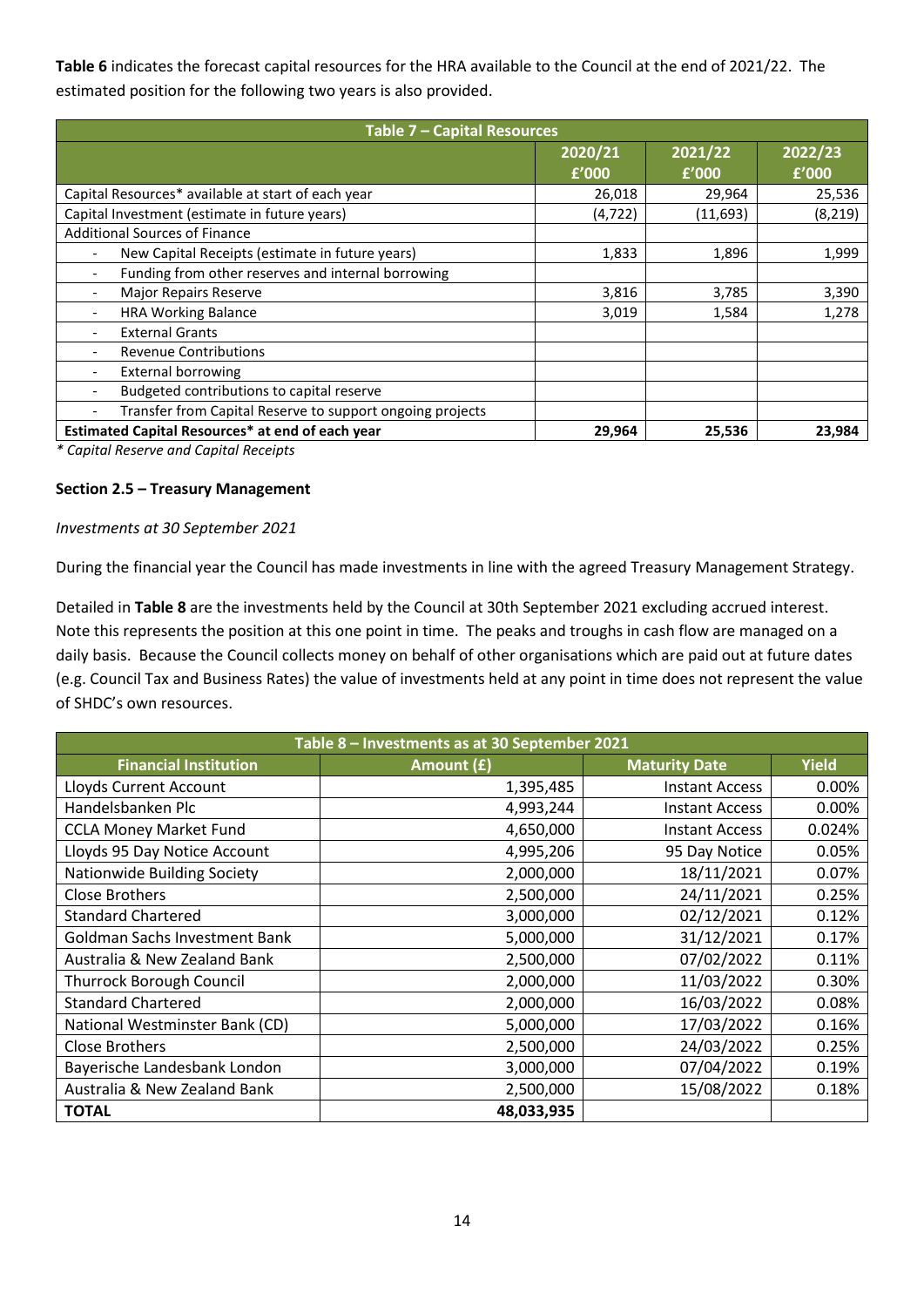| <b>Maturity Structure at 30 September 2021</b> |            |                            |  |  |  |  |
|------------------------------------------------|------------|----------------------------|--|--|--|--|
| <b>Duration</b>                                | Amount (£) | <b>Percentage of Total</b> |  |  |  |  |
| Less than one week                             | 11,038,729 | 21%                        |  |  |  |  |
| Less than one month                            |            | 0%                         |  |  |  |  |
| One to three months                            | 17,495,206 | 34%                        |  |  |  |  |
| Three to six months                            | 14,000,000 | 27%                        |  |  |  |  |
| Six to nine months                             | 3,000,000  | 6%                         |  |  |  |  |
| 5Nine to twelve months                         | 2,500,000  | 5%                         |  |  |  |  |
| More than twelve months (Welland<br>Homes)     | 3,710,031  | 7%                         |  |  |  |  |

#### *Return on Investments*

The Council's 2021/22 budget for investment income is £194.1k. At the end of September 2021 investment income projected to the end of the year is £183.9k. This figure is still an estimate as the actual returns on all investments may change during the second part of the financial year.

Treasury investments achieved an average rate of 0.114% compared to the benchmark average 3 month LIBID rate of -0.054%.

Welland Homes investments have achieved an average rate of 3.5%.

The combined rate achieved on all investments was estimated to be approximately 0.352%.

#### *Borrowing*

*The Council has £67.5m of external borrowing as per the table below.*

| <b>Entity</b>           | Amount (£) | <b>Start Date</b>     | <b>Maturity Date</b> | Rate  |
|-------------------------|------------|-----------------------|----------------------|-------|
| Public Works Loan Board | 67.456.000 | 28/03/2012 28/03/2062 |                      | 3.48% |

Borrowing costs for 2021/22 are projected to be £2.347m

PWLB borrowing rates have begun to rise again over the last two months. As at 30th September 2021 the 50 year PWLB certainty rate was 2.01%. This is the first time since May that PWLB rates have been above 2%. This increase reflects the change in market sentiment over the last two months regarding future interest rate hikes and inflationary pressures.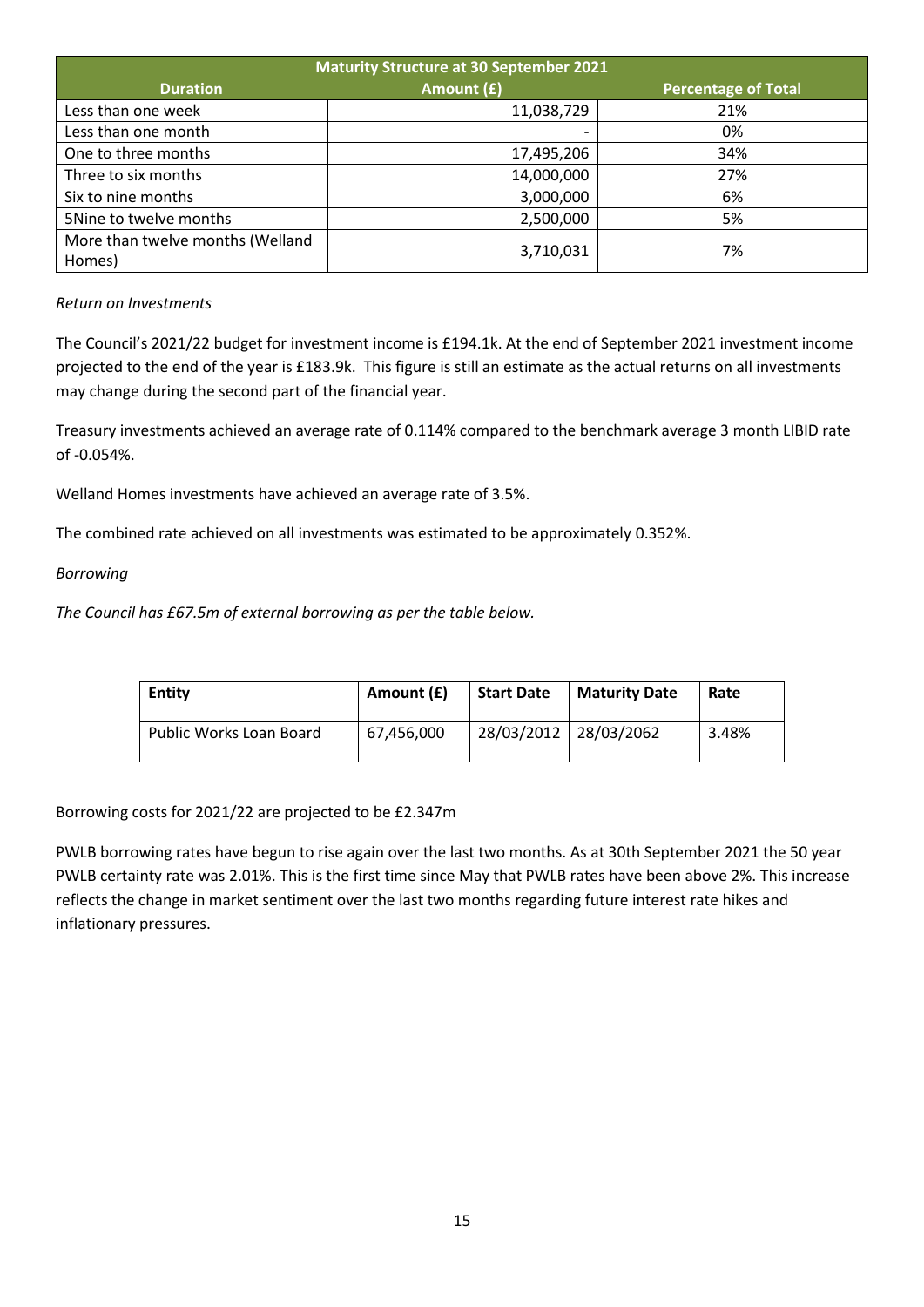

#### *Summary*

Interest rates have remained very low during September 2021. The Bank of England Base Rate remained at 0.10% in September. Market expectations have begun to shift towards rate hikes before the end of this year, however the more likely scenario is for rates to increase in Qu1 2022. This is dependent on the economy continuing to rebound and inflationary pressures continuing.

Rates on new investments with financial institutions and local authorities now range from 0.02% for one-month deposits through to 0.50% for one-year deposits. One year deposit rates have doubled from August, reflecting the market sentiment that UK base rate will rise in 2022.

PWLB borrowing rates had been on a falling trend during summer 2021 but have rebounded back to early 2021 levels during September. PWLB rates, especially long dates such as 50yrs, are rising due to UK inflation concerns.

Risks prevail in the financial markets and are subject to a continued high level of scrutiny with any significant issues arising being reported to the Council's Audit and Governance Committee. Changes to credit ratings of financial institutions are monitored daily and where required reported to the Section 151 Officer for an agreed course of action to be taken.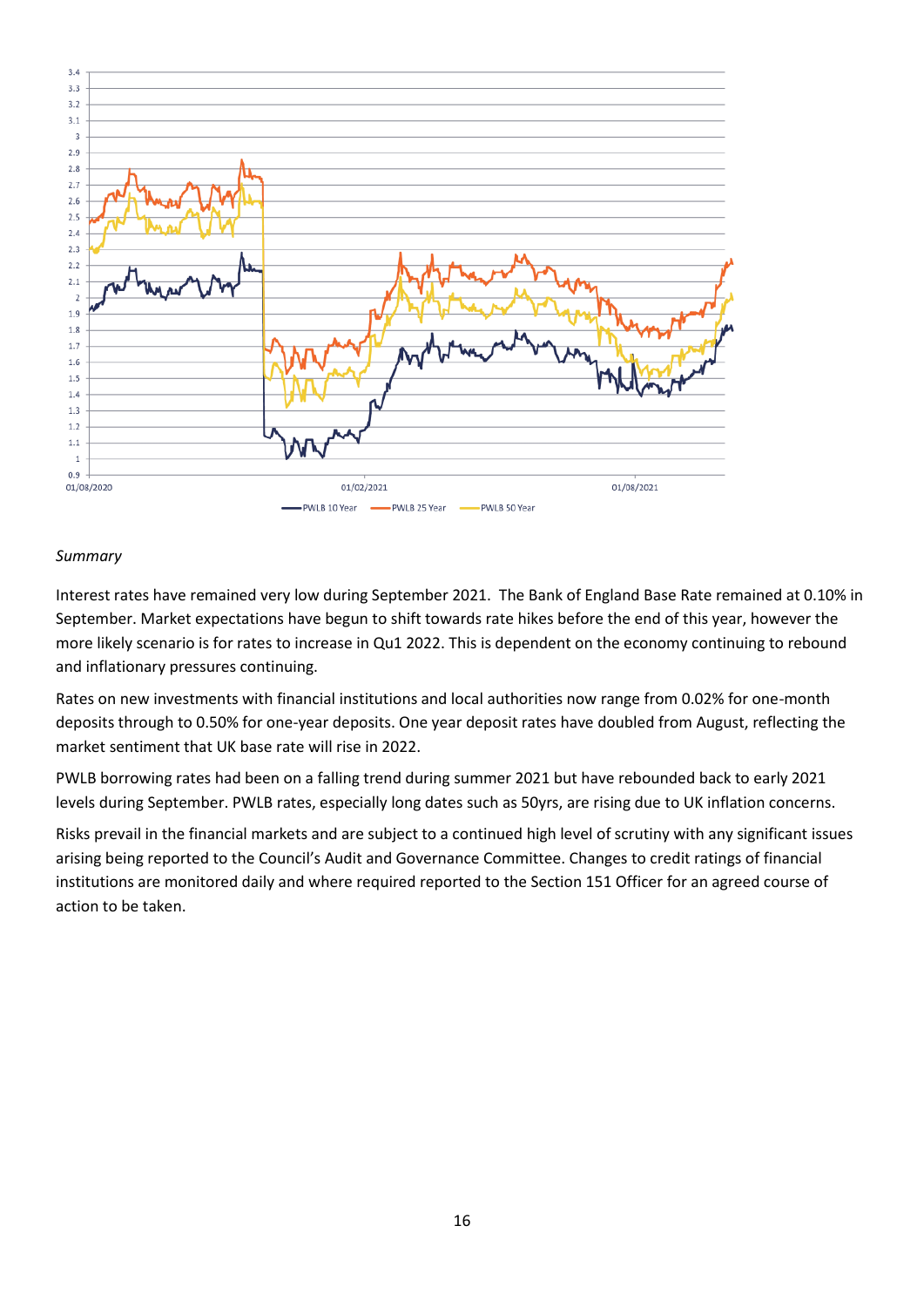#### **Section 2.6 – Debt Collection**

A review of debts is undertaken every month, and monitoring is reported against targets. In line with the new financial procedure limits there are no debts in excess of £1,050 requiring Cabinet approval for write off. Debts below this level have been submitted to the s151 Officer and Portfolio Holder for write off.

| Table 9 - Sundry Debt Analysis |            |            |                |                 |                 |                         |              |
|--------------------------------|------------|------------|----------------|-----------------|-----------------|-------------------------|--------------|
| $0-30$ days                    | 31-60 days | 61-90 days | 91-120<br>days | 121-183<br>days | 184-365<br>days | <b>Over 365</b><br>days | <b>Total</b> |
|                                |            |            |                |                 |                 |                         |              |
| 30,331                         | 41,707     | 36,121     | 852,873        | 350,056         | 47,210          | 200,025                 | 1,558,323    |

An analysis of the sundry debts the Council held as at 30 September 2021 is show in **Table 9**.

Note: This does not include details of invoice amounts (£52,911) that are not yet due

#### **Section 2.7 – Council Tax and Business Rates**

#### *Council Tax Support Scheme (CTS)*

Following the statutory annual review during 2020/21, the 2021/22 scheme remains unchanged from the previous year, allowing for national up-ratings. This scheme continues to support the Government's Welfare Reform agenda to bring further reductions to the national benefits bill. The scheme sustains the required protection of those of pension age, protects vulnerable customers and encourages people into employment.

Quarter 2 collection rate is comparable to the same point in 2020/21, but remains lower than pre-covid levels and there remains some uncertainty of the overall ongoing impact of CTS. In recognition, we continue to remain prudent in setting the bad debt provision in this area.

#### *Council Tax – Quarter 2 In-Year Collection*

The collectable debit for the year at 30 September 2021 was £54.3m with a collection rate of 56.64% achieved at 30 September 2021 (56.74% at 30 September 2020).

#### *Business Rates*

| Table 10 - 2021/22 Business Rates Retention                                       |                                                       |                                                   |                                                                                      |  |  |  |  |
|-----------------------------------------------------------------------------------|-------------------------------------------------------|---------------------------------------------------|--------------------------------------------------------------------------------------|--|--|--|--|
|                                                                                   | <b>Base Estimate</b><br>included in<br>2021/22 budget | <b>Forecast position</b><br>at 31 March 2022<br>£ | (Surplus)/Deficit<br>$\frac{1}{2}$ in 2021/22 – will<br>impact next year's<br>budget |  |  |  |  |
| Non Domestic rating income for the year                                           | (25,037,074)                                          | (20, 503, 164)                                    | 4,533,910                                                                            |  |  |  |  |
| Less: LCC share (10% for 21/22)                                                   | 2,503,707                                             | 2,050,316                                         | (453, 391)                                                                           |  |  |  |  |
| Less: Government Share (50% for 21/22)                                            | 12,518,537                                            | 10,251,582                                        | (2, 266, 955)                                                                        |  |  |  |  |
| South Holland District Council's income (excluding<br>renewables) (40% for 21/22) | (10,014,830)                                          | (8,201,266)                                       | 1,813,564                                                                            |  |  |  |  |

The position in **Table 10** shows a large deficit against the base estimate, the main reason for this is the retail discount offered by the government in response to the Coronavirus pandemic to assist retailers. This discount will be reimbursed by the government however due to the way the Collection Fund is accounted for the income is received in 2021/22 but the Business Rates deficit will not be seen in the Council's accounts until 2022/23. As a result of this circa £1.4m of income is due to be received in 2021/22 and this will need to be transferred into reserves at the end